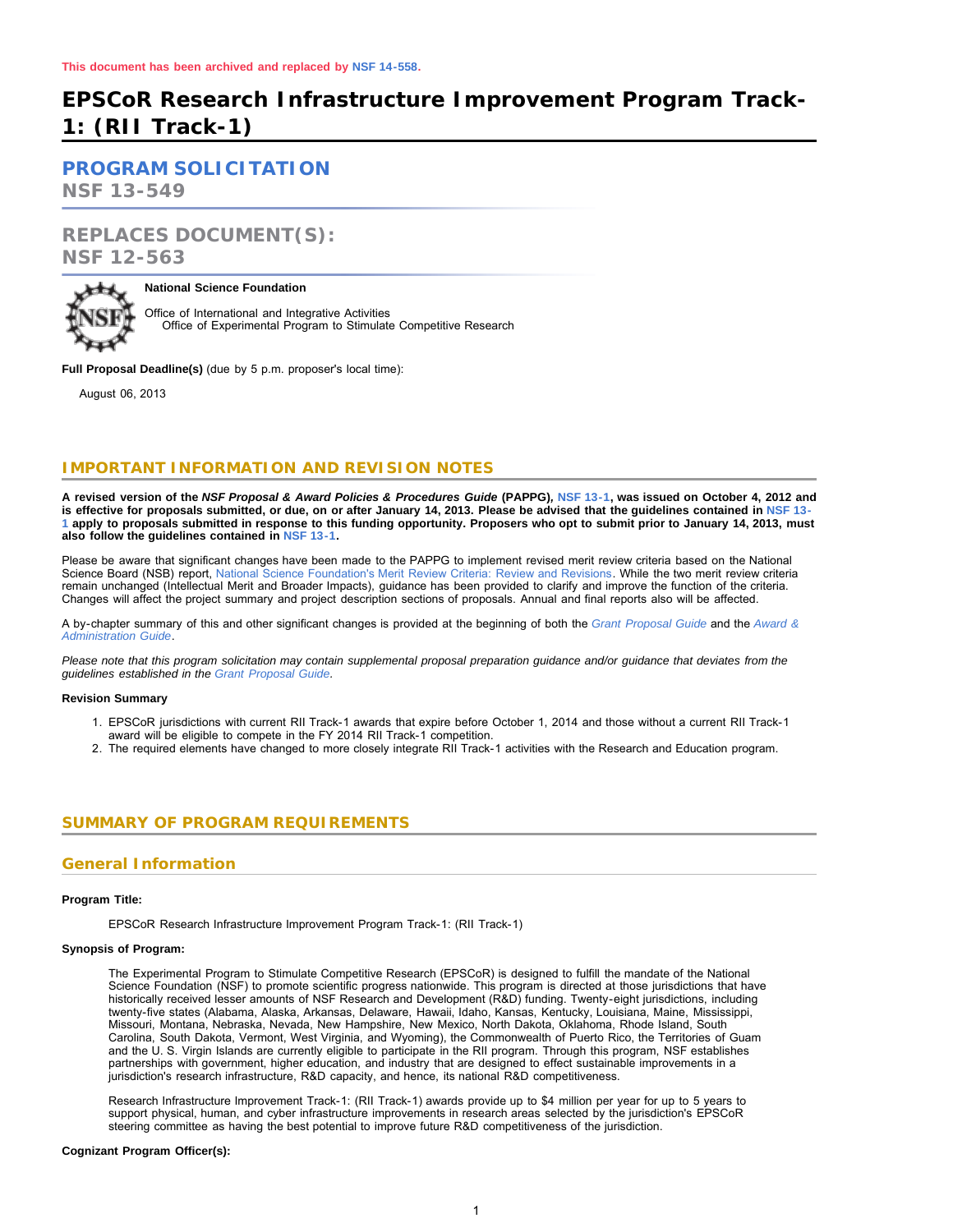*Please note that the following information is current at the time of publishing. See program website for any updates to the points of contact.*

- Kelvin Chu, Program Director, 940, telephone: (703) 292-7860, fax: (703) 292-9047, email: [kchu@nsf.gov](mailto:kchu@nsf.gov)
- Sean C. Kennan, Program Director, 940, telephone: (703) 292-7575, fax: (703)292-9047, email: [skennan@nsf.gov](mailto:skennan@nsf.gov)
- Sian Mooney, Program Director, 940, telephone: (703) 292-2257, fax: (703) 292-9047, email: [smooney@nsf.gov](mailto:smooney@nsf.gov)
- Jeanne R. Small, Program Director, 940, telephone: (703) 292-7378, fax: (703) 292-9047, email: [jsmall@nsf.gov](mailto:jsmall@nsf.gov)
- Uma D. Venkateswaran, Program Director, 940, telephone: (703) 292-7732, fax: (703) 292-9047, email: [uvenkate@nsf.gov](mailto:uvenkate@nsf.gov)

#### **Applicable Catalog of Federal Domestic Assistance (CFDA) Number(s):**

- 47.041 --- Engineering
- 47.049 --- Mathematical and Physical Sciences
- 47.050 --- Geosciences
- 47.070 --- Computer and Information Science and Engineering
- 47.074 --- Biological Sciences
- 47.075 --- Social Behavioral and Economic Sciences 47.076 --- Education and Human Resources
- 47.079 --- International and Integrative Activities (IIA)
- 47.081 --- Office of Experimental Program to Stimulate Competitive Research

#### **Award Information**

**Anticipated Type of Award:** Cooperative Agreement

#### **Estimated Number of Awards:** 8

**Anticipated Funding Amount:** \$32,000,000 in FY 2014 (pending quality of proposals and availability of funds).

### **Eligibility Information**

#### **Organization Limit:**

Proposals may only be submitted by the following:

Only jurisdictions that meet the EPSCoR [eligibility](http://www.nsf.gov/od/iia/programs/epscor/Eligibility_Tables/FY2013_Eligibility.pdf) criteria may submit proposals to the Research Infrastructure Improvement Program Track-1: (RII Track-1) competition. The jurisdiction's EPSCoR steering committee must designate a fiscal agent/proposing organization as the responsible recipient for the RII Track-1 award. Where possible, this should be the employing organization of the Project Director. The jurisdiction must have in place a Science and Technology Plan in order to submit a RII Track-1 proposal.

#### **PI Limit:**

Principal Investigators/Project Directors of proposed EPSCoR projects must be affiliated with research universities, agencies, or organizations within the participant jurisdiction.

#### **Limit on Number of Proposals per Organization:** 1

Only one Research Infrastructure Improvement Track-1: (RII Track-1) proposal may be submitted in response to this solicitation by the designated fiscal agent/proposing organization, acting on behalf of a jurisdiction's EPSCoR steering committee.

#### **Limit on Number of Proposals per PI:** 1

An investigator may serve as PI or Co-PI on only **one** proposal submitted in response to this solicitation.

#### **Proposal Preparation and Submission Instructions**

#### **A. Proposal Preparation Instructions**

- **Letters of Intent:** Not Applicable
- **Preliminary Proposal Submission:** Not Applicable
- **Full Proposals:**
	- Full Proposals submitted via FastLane: NSF Proposal and Award Policies and Procedures Guide, Part I: Grant Proposal Guide (GPG) Guidelines apply. The complete text of the GPG is available electronically on the NSF website at: [http://www.nsf.gov/publications/pub\\_summ.jsp?ods\\_key=gpg.](http://www.nsf.gov/publications/pub_summ.jsp?ods_key=gpg)
	- Full Proposals submitted via Grants.gov: NSF Grants.gov Application Guide: A Guide for the Preparation and Submission of NSF Applications via Grants.gov Guidelines apply (Note: The NSF Grants.gov Application Guide is available on the Grants.gov website and on the NSF website at: [http://www.nsf.gov/publications/pub\\_summ.jsp?ods\\_key=grantsgovguide\)](http://www.nsf.gov/publications/pub_summ.jsp?ods_key=grantsgovguide)

#### **B. Budgetary Information**

- **Cost Sharing Requirements:** Cost Sharing is required. Please see the full text of this solicitation for further information.
- **Indirect Cost (F&A) Limitations:** Not Applicable
- **Other Budgetary Limitations:** Other budgetary limitations apply. Please see the full text of this solicitation for further information.

**C. Due Dates**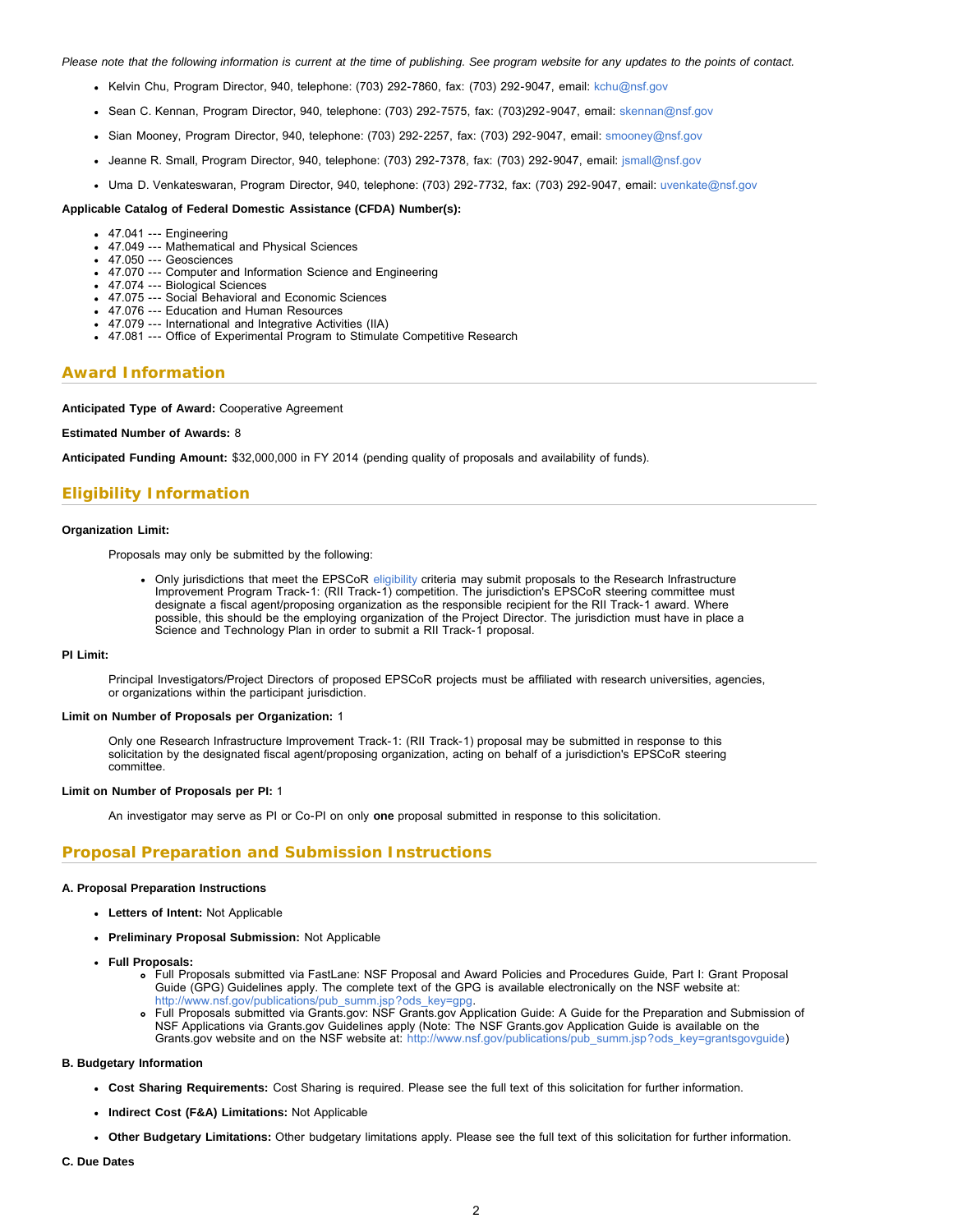**Full Proposal Deadline(s)** (due by 5 p.m. proposer's local time):

August 06, 2013

# **Proposal Review Information Criteria**

**Merit Review Criteria:** National Science Board approved criteria. Additional merit review considerations apply. Please see the full text of this solicitation for further information.

# **Award Administration Information**

**Award Conditions:** Additional award conditions apply. Please see the full text of this solicitation for further information.

<span id="page-2-0"></span>**Reporting Requirements:** Additional reporting requirements apply. Please see the full text of this solicitation for further information.

### **TABLE OF CONTENTS**

### **[Summary of Program Requirements](#page-0-0)**

- I. **[Introduction](#page-2-1)**
- II. **[Program Description](#page-3-0)**
- III. **[Award Information](#page-4-0)**
- IV. **[Eligibility Information](#page-4-1)**

### V. **[Proposal Preparation and Submission Instructions](#page-5-0)**

- A. [Proposal Preparation Instructions](#page-5-0)
- B. [Budgetary Information](#page-8-0)
- C. [Due Dates](#page-9-0)
- D. [FastLane/Grants.gov Requirements](#page-9-1)

### VI. **[NSF Proposal Processing and Review Procedures](#page-9-2)**

- A. [Merit Review Principles and Criteria](#page-10-0)
- B. [Review and Selection Process](#page-11-0)

#### VII. **[Award Administration Information](#page-12-0)**

- A. [Notification of the Award](#page-12-1)
	- B. [Award Conditions](#page-12-2) C. [Reporting Requirements](#page-12-3)
	-
- VIII. **[Agency Contacts](#page-12-4)**
- IX. **[Other Information](#page-13-0)**

# <span id="page-2-1"></span>**I. INTRODUCTION**

#### **A. EPSCoR Mission and Goals**

The mission of EPSCoR is to assist the National Science Foundation in its statutory function

"to strengthen research and education in science and engineering throughout the United States and to avoid undue concentration of such research and education."

EPSCoR goals are to:

- provide strategic programs and opportunities for EPSCoR participants that stimulate sustainable improvements in their R&D capacity and competitiveness, and
- advance science and engineering capabilities in EPSCoR jurisdictions for discovery, innovation, and overall knowledge-based prosperity.

#### **B. Criteria for Eligibility to Participate in the Research Infrastructure Improvement Track-1: (RII Track-1)**

Research Infrastructure Improvement Program Track-1: (RII Track-1) [eligibility](http://www.nsf.gov/od/iia/programs/epscor/Eligibility_Tables/FY2013_Eligibility.pdf) is based on two primary considerations:

- A jurisdiction's demonstrated commitment to develop its research foundation and to improve the quality of science, technology, engineering, and mathematics (STEM) research conducted at its universities and colleges, and
- A jurisdiction's most recent three-year history of research funds awarded by NSF relative to the Foundation's total research budget for that same period.

Regarding the second consideration, a jurisdiction is eligible to participate in EPSCoR programs if its level of NSF research support is equal to or less than 0.75 percent of the total NSF research and related activities budget for that same period. Adjustments are made in the rare instances where a single large NSF-funded national or international facility skews the data.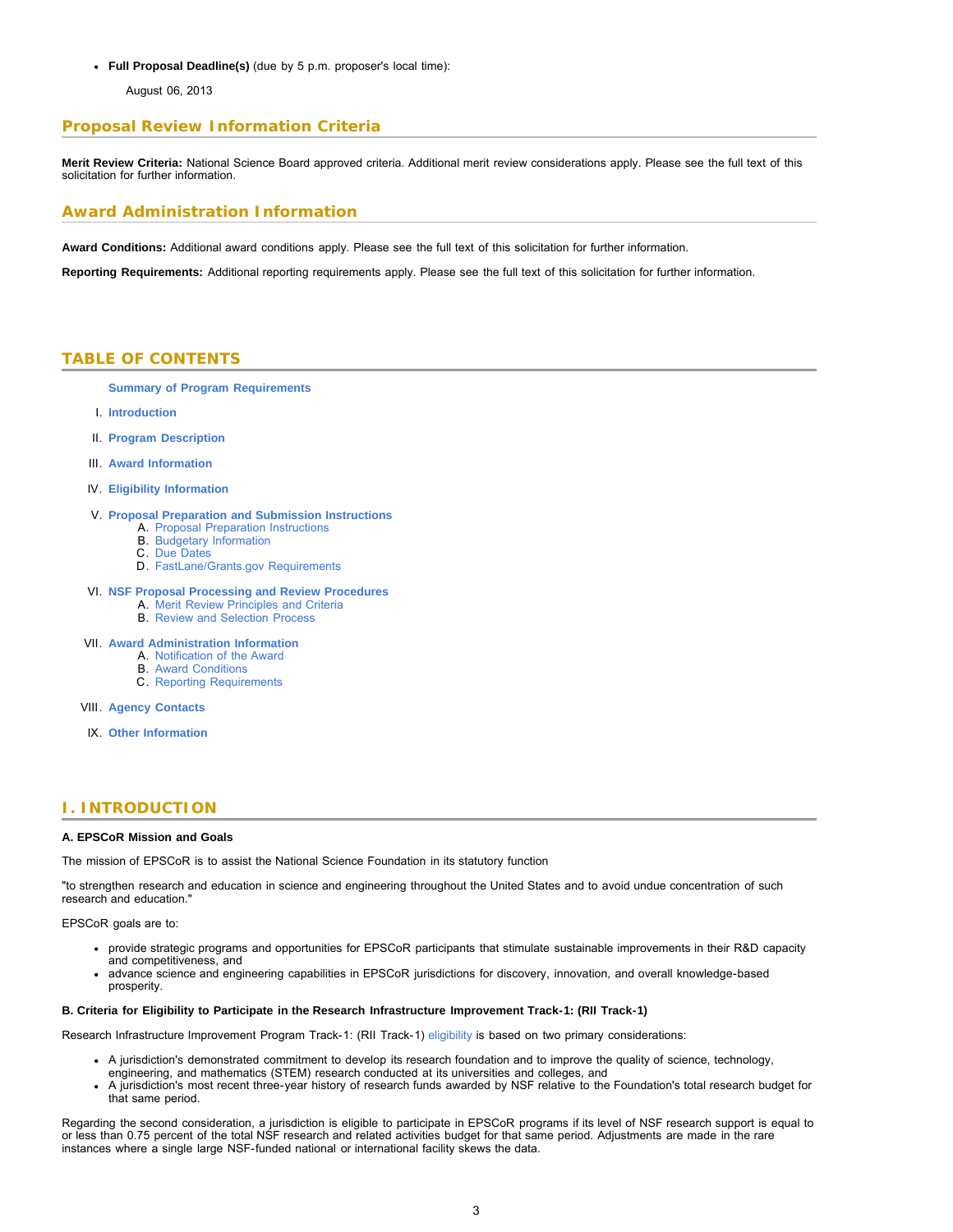A newly eligible jurisdiction must submit a successful planning grant proposal before Research Infrastructure Improvement proposals can be submitted. A "new" EPSCoR-eligible jurisdiction is defined as a State, US Territory, or US Commonwealth that (1) previously did not qualify via the established 0.75 percent criterion, but is declared eligible under the most recent publication of the annual NSF EPSCoR eligibility list and (2) has demonstrated commitment to developing their research foundation. Planning grant proposals can be submitted at any time following the most recent declaration of eligibility. In order to compete for an RII Track-1 award, the "new" jurisdiction must have received an EPSCoR planning grant.

Newly eligible jurisdictions may seek such planning support to formulate a documented vision consistent with the jurisdiction's S &T Plan and an implementation design for their research, education, and innovation strategies. An expected outcome from any supported planning activity is the submission of a competitive RII Track-1 proposal and proposals to NSF Directorates and Offices, which combine capacity-building with capability enhancement for addressing bold opportunities characterized by regional relevance and national importance.

A jurisdiction wishing to submit a planning grant proposal must notify NSF EPSCoR with a letter of intent to submit and then meet with NSF EPSCoR officials to discuss the conceptual project, potential partners and estimated cost. Depending on the outcome of these discussions, the jurisdiction may be invited to submit an EPSCoR planning proposal, in accordance with NSF's grant proposal guidelines.

Any currently participating EPSCoR jurisdiction that does not meet the eligibility criteria for an RII Track-1 competition will continue to be eligible for EPSCoR Co-Funding and Outreach funding for a period of three years.

Please see information available at the [NSF EPSCoR Website](http://www.nsf.gov/div/index.jsp?div=EPSC) for eligibility and other information pertaining to the program.

# <span id="page-3-0"></span>**II. PROGRAM DESCRIPTION**

#### **RII Track-1 Program Description**

The science and engineering research program for which improved infrastructure is requested is the central piece of the RII Track-1 proposal. The intellectual merit and broader impacts of the proposed activities provide the rationale for the requested infrastructure investments that, in turn, enhance the overall research capacity of the jurisdiction. These proposals are unique in their jurisdiction-wide scope and complexity; in their integration of individual researchers, institutions, and organizations; and in their role in developing the diverse, well-prepared, STEMenabled workforce necessary to sustain research competitiveness and catalyze economic development. The RII Track-1 award is intended to add specific value to the jurisdiction's academic infrastructure not generally available through other NSF funding mechanisms.

Essential to EPSCoR's goal of enhancing the competitive position of jurisdictions' research and research-based education in science and engineering is a well-designed jurisdiction-wide Science and Technology Plan (S&T Plan). The jurisdiction must have in place an S&T Plan in order to submit a RII Track-1 proposal. The S&T Plan establishes jurisdiction-wide goals and objectives, and provides a framework that guides the jurisdiction's utilization of resources from EPSCoR and other stakeholders to achieve them. The S&T Plan should be complemented by the jurisdiction's economic development plan that describes innovation pathways for bringing outputs and outcomes of the proposed RII Track-1 research to the marketplace. The S&T Plan and the economic development plan, as appropriate, should be included in supplementary documentation.

Each jurisdiction must establish and utilize an EPSCoR steering committee that works closely with leaders in academe, government, and the private sector. The committee will identify potential R&D improvement strategies and activities that are consistent with the S&T Plan and most likely to advance the development of a nationally competitive academic R&D capability. Once in place, this academic R&D capability is expected to provide a diverse well-prepared STEM-enabled workforce and a key ingredient for an innovation and commercialization strategy to stimulate the jurisdiction's economic development.

In preparation for submitting a proposal, the EPSCoR steering committee of the jurisdiction is expected to have undertaken a recent comprehensive analysis of the strengths, barriers, and opportunities for further development of its institutions in support of overall objectives in research, education, and innovation. The jurisdiction's EPSCoR steering committee should evaluate the maturity of ongoing efforts versus the potential new research directions and their alignment with the state S&T plan. The proposal must describe the jurisdiction's EPSCoR steering committee's procedure and steps leading to the RII Track-1 proposal preparation, as well as the alignment of the jurisdiction's S&T Plan with this proposal. An EPSCoR RII Track-1 proposal must describe the strategy and implementation mechanisms to develop, use, and sustain the diverse human, physical, and technological resources within the jurisdiction.

Successful proposals provide sound platforms and opportunities for enhanced academic R&D competitiveness by a jurisdiction's colleges and universities, including implementation mechanisms that have a high probability of realizing stated goals and objectives and pragmatic plans for generation of sustained non-EPSCoR support. It is expected that the improvement strategies described in RII Track-1 proposals will enable targeted research areas to become viable for securing new sources of future non-EPSCoR funding.

To ensure maximum impact of limited EPSCoR resources, requests for EPSCoR funding must:

- Add significantly and measurably to research capability in S&T areas of high institutional and jurisdictional priority;
- Engage the full diversity of the jurisdiction's resources in the STEM enterprise;
- Contribute to the jurisdiction's strategy for future research and innovation; and
- Present a detailed strategy and implementation plan with realistic metrics and achievable milestones for subsequent, sustained non-EPSCoR funding from federal, jurisdictional, or private sector sources.

The RII Track-1 proposal should include major accomplishments from prior NSF EPSCoR support and summarize the coordination and synergy among (1) all the EPSCoR/EPSCoR-like programs in the jurisdiction and (2) EPSCoR and other NSF investments in the jurisdiction. The proposal should then define the leveraging role for the proposed NSF EPSCoR RII Track-1 project within these broader contexts. A detailed plan for achieving sustainable success in science and engineering research and education, together with formative and summative evaluation plans with measurable metrics, must be included.

Infrastructure enhancement strategies should sharply focus available resources on research and research-based education and innovation activities that are consistent with specified long-term jurisdictional and regional objectives. In conjunction with this focus, the proposed education and innovation projects, workforce development efforts and cyberinfrastructure activities should be integrated with identified research theme(s). EPSCoR strives for improvements that will significantly increase the R&D capacity of a jurisdiction or region to enable stronger competitiveness in NSF large scale and cross-cutting competitions.

#### **A. Examples of RII Track-1 Activities**

Examples of RII Track-1 activities for human and physical infrastructure improvement include, but are not limited to:

Proposing problem-driven research that requires a comprehensive and integrative approach to a grand challenge issue;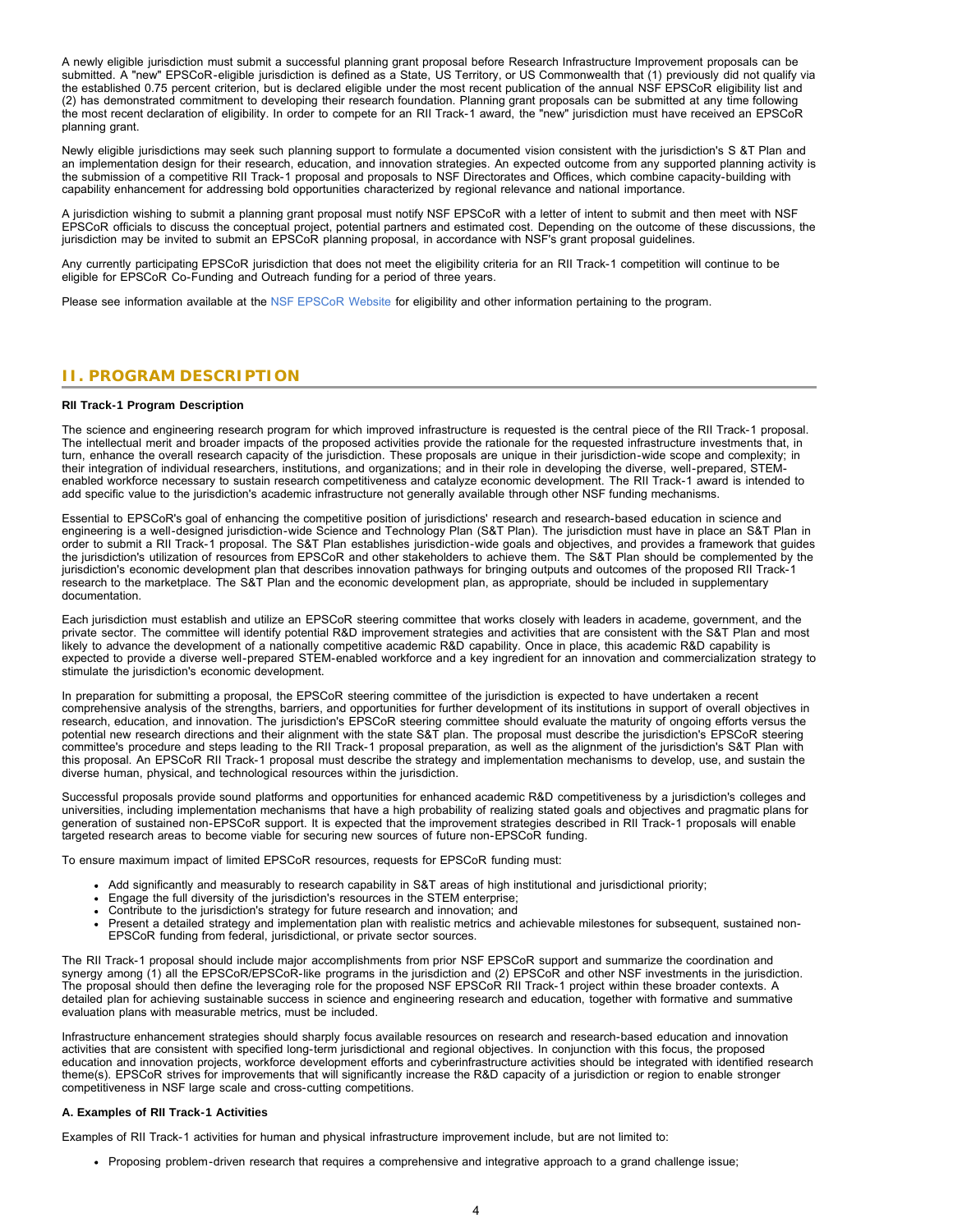- Support for competitive levels of "start-up" funding for new faculty, including faculty exchange programs with major centers of research activity and/or the acquisition of state-of-the-art research instrumentation; (this should connect to new and emerging areas)
- Support for competitive levels of strategic funding to attract and/or retain established faculty who are active researchers in areas aligned with the jurisdiction's S&T Plan;
- Development of meaningful partnerships, including regional collaborations, among EPSCoR jurisdiction-based colleges and universities; strong intellectual engagement of participants from colleges and universities in EPSCoR jurisdictions and nationally recognized centers of R&D activity (e.g., federal and industrial R&D laboratories, NSF-sponsored research centers, and academic institutions with nationally-recognized research capabilities); and productive partnerships between the jurisdiction's research universities and the private sector in the region. Of special value are those alliances that increase linkages between EPSCoR researchers and their counterparts in research and/or technology-based small businesses and thereby increase the competitiveness of the jurisdiction's/region's S&T entrepreneurial talent for federal Small Business Innovation Research (SBIR) and Small Business Technology Transfer (STTR) grants;
- Establishment of graduate research training groups or similar appropriate mechanisms that integrate research and education, encourage multidisciplinary research-based educational experiences, and establish links with the private sector, industry and national laboratories;
- Facilitation of partnerships between U.S. scientists and engineers and their international counterparts to enhance research excellence and foster development of the next generation of globally engaged U.S. scientists and engineers;
- Implementation of novel concepts for discovery-based STEM education and human resource development and the identification of best practices to develop leadership;
- Support for faculty and student teams that include persons with disabilities and are diverse in gender, race, and ethnicity, that will result in a strong, quantifiable impact on the STEM workforce;
- Support for the acquisition of equipment for research and other discovery-based learning activities at predominately undergraduate and minority serving institutions; and
- Support for projects targeting the full diversity of institutions across the jurisdiction, including 2-year, 4-year, rural, and minorityserving institutions.
- Support for activities that promise extraordinary outcomes including revolutionizing entire disciplines, creating new fields, or disrupting accepted theories and perspectives.

EPSCoR support of a proposed research improvement activity should not duplicate other available federal, jurisdictional, or institutional resources and should add significant value to increase scientific competitiveness at the national or regional level.

#### **B. Eligible Organizations and Institutions**

Proposals requesting funds for research infrastructure improvement may include support for academic, profit, and non-profit organizations, as well as individuals employed by such organizations, both inside and outside the jurisdiction (for additional details, see next paragraph). Cooperative programs among research universities within or across EPSCoR jurisdictions, or between a jurisdiction's research universities and predominately undergraduate institutions, especially minority serving institutions, qualify for EPSCoR support.

In all cases, Project Directors/Principal Investigators of proposed EPSCoR projects must be affiliated with research universities, agencies, or organizations within the participant jurisdiction. Whereas the proposed project may employ collaborations between EPSCoR and non-EPSCoR as well as international participants, EPSCoR funding can only be requested and used for the EPSCoR-based components. In addition, all activities carried out under an EPSCoR award are subject to the restrictions concerning eligible science, technology, engineering, and mathematics disciplines and activities detailed in the [NSF Proposal and Award Policy and Procedures Guide \(PAPPG\)](http://www.nsf.gov/publications/pub_summ.jsp?ods_key=papp) found on the NSF website.

# <span id="page-4-0"></span>**III. AWARD INFORMATION**

**Anticipated Type of Award:** Cooperative Agreement

#### **Estimated Number of Awards:** 8

**Duration:** Award duration of up to 5 years

**Anticipated Funding Amount:** \$32,000,000 in FY 2014 (pending quality of proposals and availability of funds)

#### **Limitation of Awards:**

- RII Track-1 award amount not to exceed \$4 million per year.
- Estimated program budget, number of awards and average award size/duration are subject to the availability of funds.
- Jurisdictions with current RII Track-1 awards that expire before October 1, 2014, will be eligible to compete in the FY 2014 RII Track-1 competition. Jurisdictions will be allowed to have a maximum overlap period of six months for two active RII Track-1 awards (i.e., the concluding duration of a previous award and the initial period of a new award). In cases where no-cost extensions are employed, the maximum overlap for two awards still cannot exceed six months.

# <span id="page-4-1"></span>**IV. ELIGIBILITY INFORMATION**

#### **Organization Limit:**

Proposals may only be submitted by the following:

Only jurisdictions that meet the EPSCoR [eligibility](http://www.nsf.gov/od/iia/programs/epscor/Eligibility_Tables/FY2013_Eligibility.pdf) criteria may submit proposals to the Research Infrastructure Improvement Program Track-1: (RII Track-1) competition. The jurisdiction's EPSCoR steering committee must designate a fiscal agent/proposing organization as the responsible recipient for the RII Track-1 award. Where possible, this should be the employing organization of the Project Director. The jurisdiction must have in place a Science and Technology Plan in order to submit a RII Track-1 proposal.

**PI Limit:**

Principal Investigators/Project Directors of proposed EPSCoR projects must be affiliated with research universities, agencies, or organizations within the participant jurisdiction.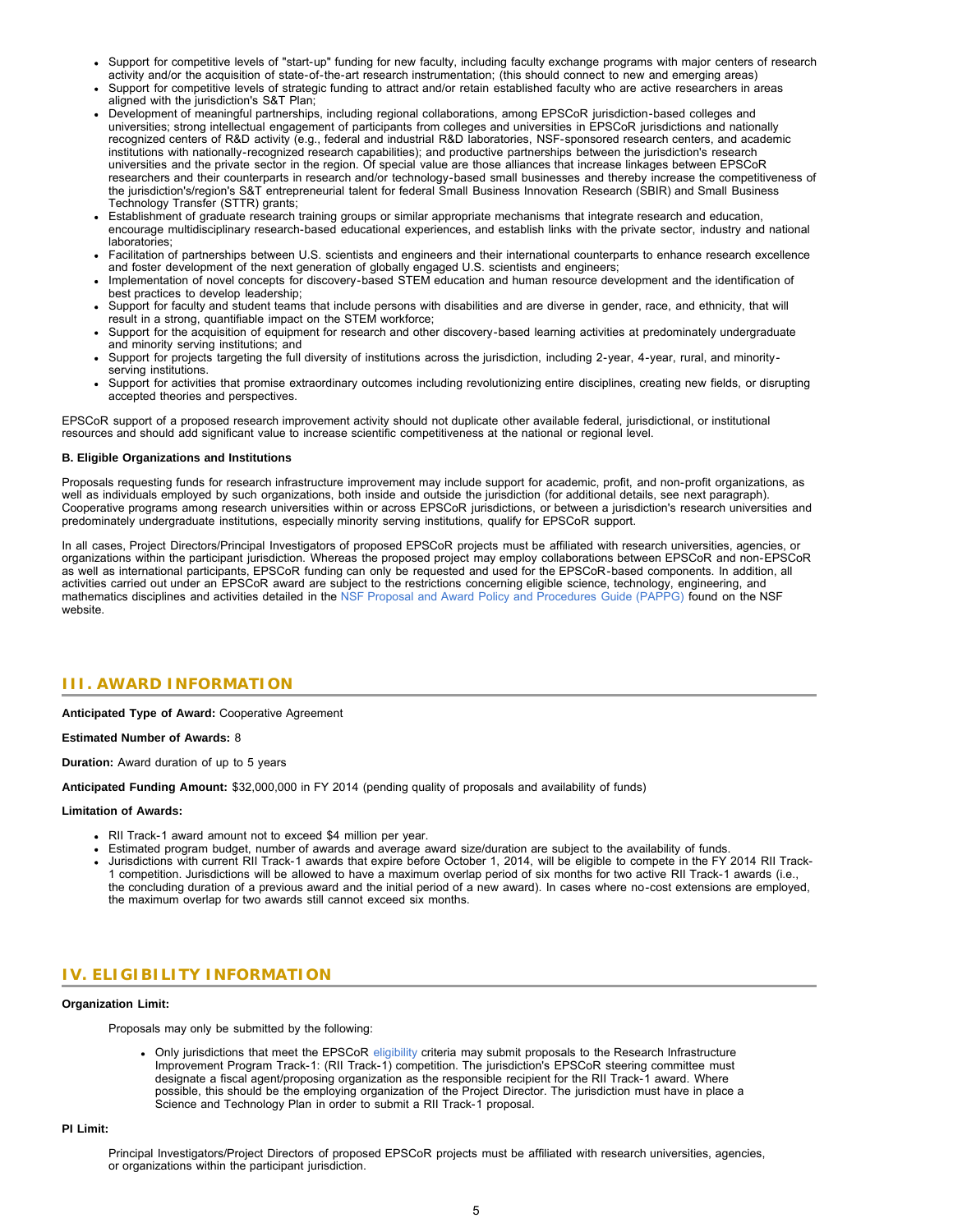#### **Limit on Number of Proposals per Organization:** 1

Only one Research Infrastructure Improvement Track-1: (RII Track-1) proposal may be submitted in response to this solicitation by the designated fiscal agent/proposing organization, acting on behalf of a jurisdiction's EPSCoR steering committee.

#### **Limit on Number of Proposals per PI:** 1

An investigator may serve as PI or Co-PI on only **one** proposal submitted in response to this solicitation.

#### **Additional Eligibility Info:**

A newly eligible jurisdiction must have received a planning grant before a Research Infrastructure Improvement proposal can be submitted. A "new" EPSCoR-eligible jurisdiction is defined as a State, US Territory, or US Commonwealth that (1) previously did not qualify via the established 0.75 percent criterion, but is declared eligible under the most recent publication of the annual NSF EPSCoR eligibility list and (2) has demonstrated commitment to developing their research bases. Planning grant proposals can be submitted at any time following the most recent declaration of eligibility*.* In order to compete for an RII Track-1 award, the "new" jurisdiction must have received an EPSCoR planning grant and have developed a jurisdiction S&T Plan.

# <span id="page-5-0"></span>**V. PROPOSAL PREPARATION AND SUBMISSION INSTRUCTIONS**

# **A. Proposal Preparation Instructions**

**Full Proposal Preparation Instructions:** Proposers may opt to submit proposals in response to this Program Solicitation via Grants.gov or via the NSF FastLane system.

- Full proposals submitted via FastLane: Proposals submitted in response to this program solicitation should be prepared and submitted in accordance with the general guidelines contained in the NSF Grant Proposal Guide (GPG). The complete text of the GPG is available electronically on the NSF website at: [http://www.nsf.gov/publications/pub\\_summ.jsp?ods\\_key=gpg](http://www.nsf.gov/publications/pub_summ.jsp?ods_key=gpg). Paper copies of the GPG may be obtained from the NSF Publications Clearinghouse, telephone (703) 292-7827 or by e-mail from [nsfpubs@nsf.gov.](mailto:nsfpubs@nsf.gov) Proposers are reminded to identify this program solicitation number in the program solicitation block on the NSF Cover Sheet For Proposal to the National Science Foundation. Compliance with this requirement is critical to determining the relevant proposal processing guidelines. Failure to submit this information may delay processing.
- Full proposals submitted via Grants.gov: Proposals submitted in response to this program solicitation via Grants.gov should be prepared and submitted in accordance with the NSF Grants.gov Application Guide: A Guide for the Preparation and Submission of NSF Applications via Grants.gov. The complete text of the NSF Grants.gov Application Guide is available on the Grants.gov website and on the NSF website at: ([http://www.nsf.gov/publications/pub\\_summ.jsp?ods\\_key=grantsgovguide](http://www.nsf.gov/publications/pub_summ.jsp?ods_key=grantsgovguide)). To obtain copies of the Application Guide and Application Forms Package, click on the Apply tab on the Grants.gov site, then click on the Apply Step 1: Download a Grant Application Package and Application Instructions link and enter the funding opportunity number, (the program solicitation number without the NSF prefix) and press the Download Package button. Paper copies of the Grants.gov Application Guide also may be obtained from the NSF Publications Clearinghouse, telephone (703) 292-7827 or by e-mail from [nsfpubs@nsf.gov.](mailto:nsfpubs@nsf.gov)

**Important Proposal Preparation Information:** FastLane will check for required sections of the proposal, in accordance with *Grant Proposal Guide* (GPG) instructions described in Chapter II.C.2. The GPG requires submission of: Project Summary; Project Description; References Cited; Biographical Sketch(es); Budget; Budget Justification; Current and Pending Support; Facilities, Equipment & Other Resources; Data Management Plan; and Postdoctoral Mentoring Plan, if applicable. If a required section is missing, **FastLane will not accept the proposal.**

Please note that the proposal preparation instructions provided in this program solicitation may deviate from the GPG instructions. If the solicitation instructions do not require a GPG-required section to be included in the proposal, insert text or upload a document in that section of the proposal that states, "Not Applicable for this Program Solicitation." Doing so will enable FastLane to accept your proposal.

The following instructions are specific to proposals submitted to the Research Infrastructure Improvement Program Track-1: (RII Track-1) competition and supplement the NSF GPG and NSF Grants.gov Application Guide:

- The jurisdiction's EPSCoR steering committee shall designate a fiscal agent/proposing organization for the project. Where possible, this should be the employing organization of the Project Director/Principal Investigator.
- Separately submitted collaborative RII Track-1 proposals will not be accepted and will be returned without review.
- The proposal section labeled Project Description may not exceed 25-pages, including text, as well as any graphic or illustrative materials. Page limitations also apply to specific subsections of the proposal. Proposals that exceed the page limitations or that do not contain all items described below will be returned without review.

#### *Note: Proposals that use the maximum number of pages in each subsection of the Project Description will not be in compliance with the overall 25 page limitation.*

#### **PROJECT DESCRIPTION REQUIREMENTS**

The RII Track-1 Proposal must include the following elements:

- 1. **NSF Cover Sheet.**
- 2. **Project Summary (***1 page maximum***).** Provide a clear vision for and description of the proposed RII Track-1 project and its potential impact. Briefly describe the proposed scope and the RII Track-1 project organization, activities in research and education and their integration. In separate statements provide a succinct summary of the intellectual merit and broader impacts of the proposed project. Proposals that do not contain the Project Summary, including an overview and separate statements on intellectual merit and broader impacts will not be accepted by FastLane or will be returned without review.
- 3. **Table of Contents.** Generated automatically by the system.
- 4. **Project Description** *(25 pages maximum)***.** The project description is the centerpiece of the RII Track-1 proposal. In addition to the requirements contained in GPG Chapter II C.2.d, the project description must include clear, succinct goals, objectives, and activities for proposed research and research-based education, workforce development, and sustainability beyond the project period. This section of the proposal should include brief descriptions of the current status of the jurisdiction's academic R&D enterprise, the jurisdiction's S&T plans and goals, and how the infrastructure for which NSF support is being requested will enable successful pursuit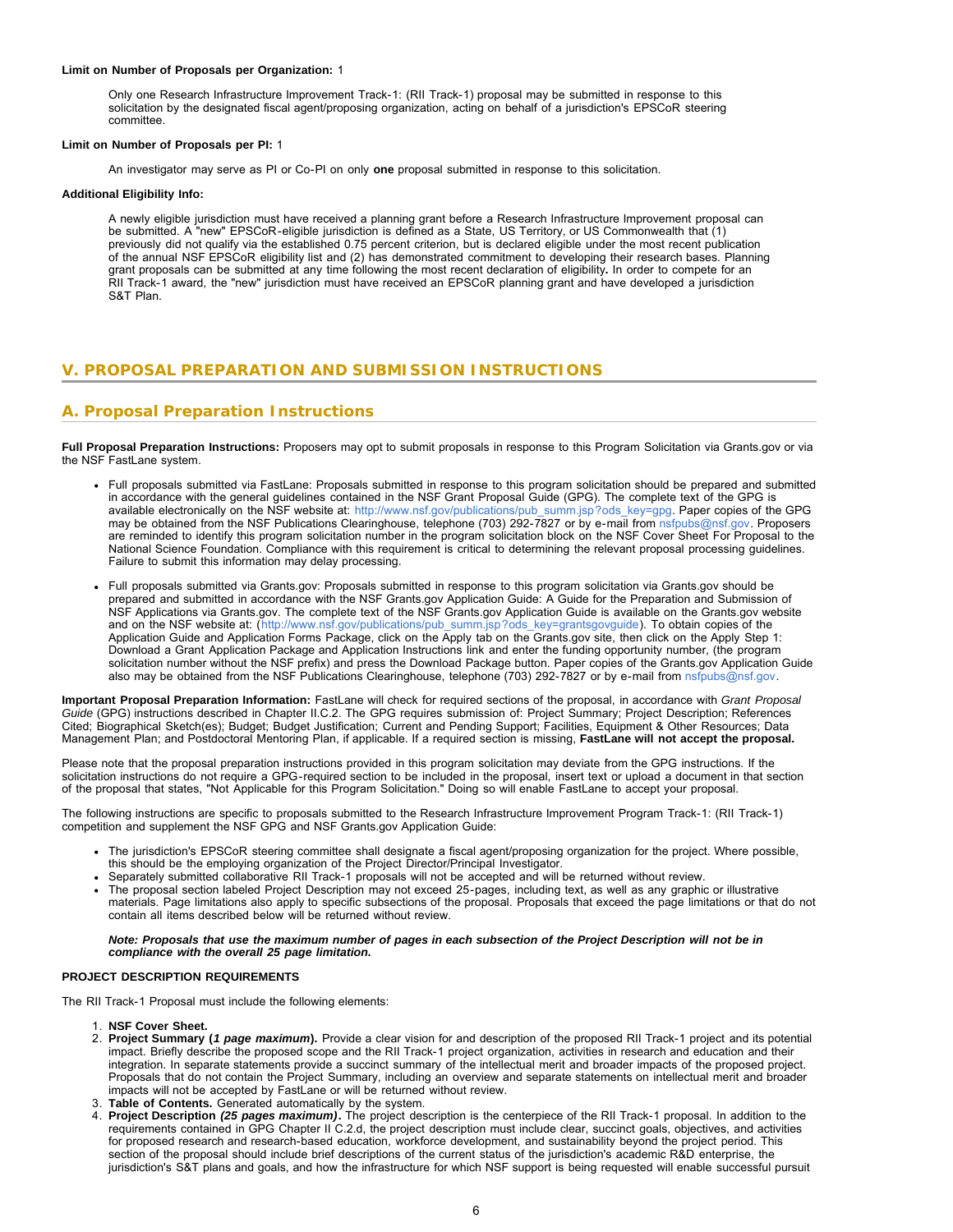of those S&T plans and goals. The science and engineering activities to be facilitated by the RII Track-1 award should be compellingly presented and closely aligned with the [NSF's strategic outcome goals.](http://www.nsf.gov/about/performance/strategic_plan.jsp) The project description must contain:

4.1 **Status and Overview (***3 pages maximum***).** Describe the current status of the jurisdiction's academic R&D enterprise, including the strengths, barriers, and opportunities for development of the academic institutions in support of overall R&D objectives. The proposal narrative should provide a convincing rationale for the project's scientific vision, and indicate how the overall strategy, proposed implementation mechanisms and infrastructure support will improve academic research competitiveness.

4.2 **Results from Relevant Prior NSF Support (***2 pages maximum***).** A section on results from relevant prior NSF support must be included and the relevance of that support to the proposed activities explained. This section should include a description of the activities and impacts of previous RII awards, including broader impacts. New hires from previous RII awards, their retention status, and the highlights of their research and education accomplishments including external grants, should be described. This section should indicate how many of the prior RII Track-1 awards' participants are part of this proposal.

4.3 **Research and Education Program (***17 pages maximum***).** For each area proposed, provide a concise description of the long-term research goals and intellectual focus, and describe the planned research activities in sufficient detail to enable their scientific merit and broader impacts to be assessed. Present proposed research in each the focus area in the context of other efforts in the field (with appropriate references), state the major challenges, and comment on novelty and/or originality of the proposed approach. Identify the senior leadership and estimate the numbers of postdoctoral, graduate, and undergraduate research participants. Briefly outline the resources (available and planned) to accomplish the research goals.

The means of developing an interactive, collaborative research approach involving several investigators and institutions should be clearly established. Describe interactions with other groups and organizations within the jurisdiction, and at the national and international levels. The research program description must demonstrate how each focus area contributes to the jurisdiction's strategy for the advancement of future research, education, and innovation. The narrative should demonstrate how the activities of the specific focus areas are aligned with the jurisdiction's S&T Plan, and how they will advance the frontiers of knowledge and the jurisdiction's future research competitiveness in the proposed research areas.

4.3.1 *Workforce Development*. The scope of RII Track-1 activities must include specific STEM workforce development activities that are integrated with the research program and contribute to the preparation of a new cadre of skilled researchers, innovators, and educators. The proposed Research and Education Program should present an implementation strategy with initial baseline assessment, clearly articulated goals, milestones, and timelines. Plans should include opportunities for early career faculty and training opportunities for students at different levels of the STEM education continuum, describe mentoring and professional development of students and junior researchers, and include a focus on minority-serving, 2 and 4-year institutions. Efforts that focus on high school and undergraduate education must describe the basis for their inclusion. The narrative should indicate synergies between proposed workforce development activities and other NSF investments in the jurisdiction that focus on strengthening STEM workforce development.

4.3.2 *Cyberinfrastructure*. Critical to advances in research and education in science and engineering is the cyberinfrastructure capabilities. Integration of activities to develop, improve, and deploy cyberinfrastructure appropriate to pursuit of the goals of the RII Track-1 project's Research and Education program are required.

4.3.3 *Seed Funding and Emerging Areas*. This mechanism provides flexibility for the RII Track-1 to respond quickly and effectively to new opportunities, pursue high risk/high impact and transformative research, and attract new faculty to the jurisdiction's institutions. Briefly describe other proposed research plans and related activities, showing clearly how they are related to the mission of the proposed RII Track-1 project. Seed funding through the RII Track-1 is not intended to provide a substitute for NSF individual investigator funding. The criteria and mechanisms for selecting and evaluating projects must be clearly addressed in terms of current needs and long-term sustainability.

4.4 **Diversity Plan (***2 pages maximum***).** Diversity is essential for jurisdictions to utilize all of the available human and institutional resources in the pursuit of the goals of their science and technology plans. This includes diversity of all types (institutional, individual, disciplinary, geographic, etc.). RII Track-1 project narratives should describe the current state of diversity within the jurisdiction's science and technology enterprise and provide plans for its improvement with specific milestones. Describe the research basis for the choice in diversity improvement strategies. Activities that expand institutional participation, develop student career options, or facilitate entry of women and members of underrepresented groups including persons with disabilities into the STEM pipeline are particularly encouraged. If a strategy is being adapted from another successful project, cite the source of the activity. This narrative must describe how the full diversity of the jurisdiction's resources will be engaged in the STEM enterprise as an integral part of the.infrastructure improvement and research activities for which funding is being requested.

4.5 **Partnerships and Collaborations (***3 pages maximum).* Partnerships allow leveraging of resources, and promote sustainability. Partnerships may seed science, engineering, and education collaborations that promote innovation and STEM pipeline development, and can range in scope from intra-jurisdictional to inter-jurisdictional, regional, national, or international. Proposed activities should demonstrate how the proposed partnerships and collaborations directly contribute to the attainment of project goals, increase research competitiveness, build and strengthen the STEM pipeline, provide opportunities for commercialization of research and education products, or pave the way for economic development. Proposed partnerships and collaborations may involve unfunded partners or stakeholders in the project. All activities should be detailed with clearly articulated goals, milestones, and timelines. The Partnerships and Collaborations section should specifically articulate partnerships with large NSF or other federally funded projects, including cyberinfrastructure resources, if applicable.

4.6 **Communication and Dissemination Plan (***2 pages maximum***).** Communication and dissemination are essential for successful collaboration, development of a diverse, well-trained STEM workforce and a scientifically informed citizenry. The communication plan should indicate mechanisms for communication between teams, activities that promote sharing of data, visualization and analysis. Including stakeholder input in project design and dissemination of the results, benefits, and processes of science to stakeholders and citizens at all educational levels builds scientific literacy and strengthens educational and research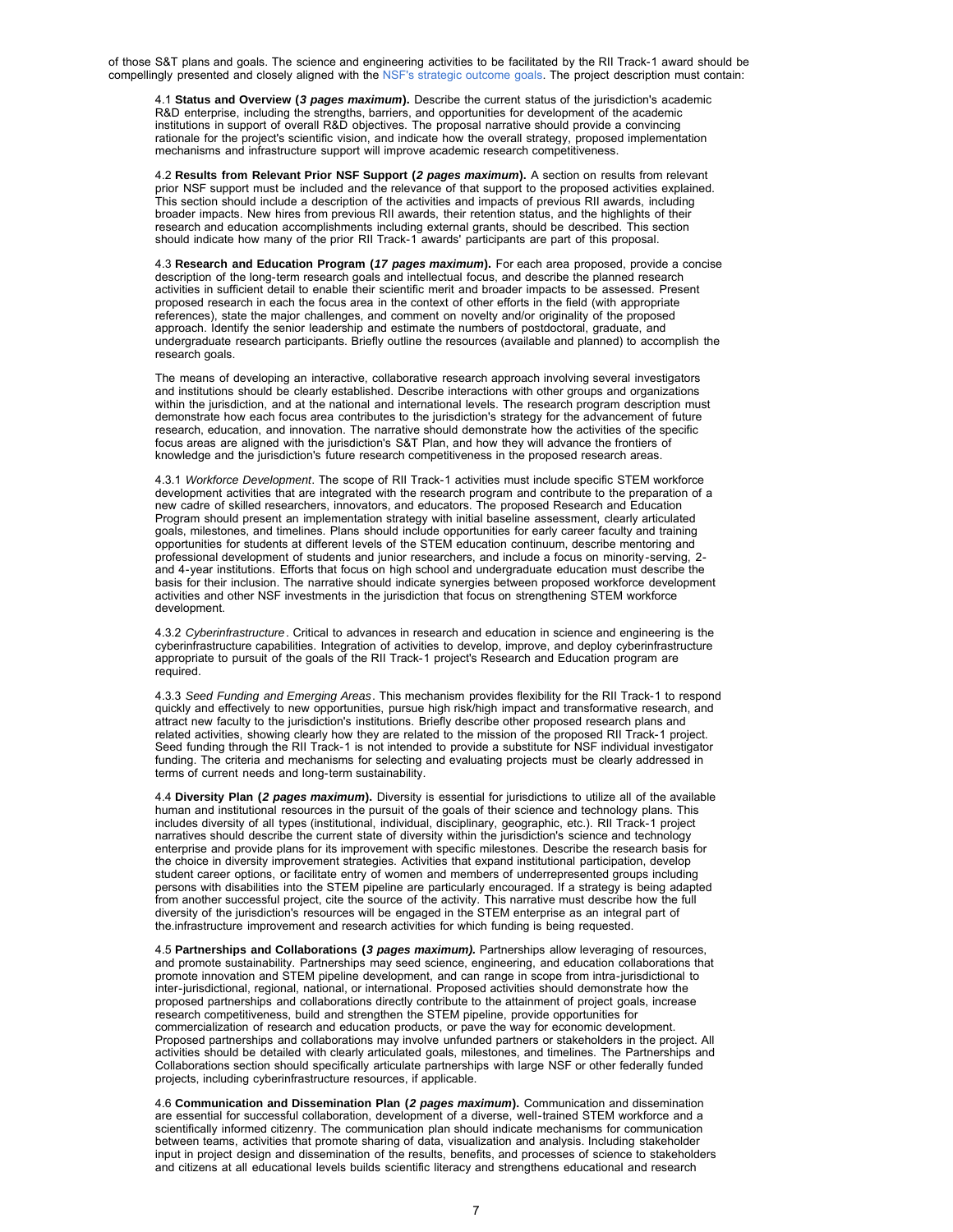capacity throughout jurisdictions. The proposal should clearly describe plans for two-way communication with stakeholders and broad dissemination of the project's results and impacts. The Communication and Dissemination plan should have a strong connection to the Research and Education Plan; activities should be linked to specific project goals.

4.7 **Sustainability Plan (***4 pages maximum***).** RII Track-1 programs are catalytic, jurisdiction-wide investments in research and education infrastructure. A detailed plan for long-term sustainability of the proposed activities is required.

4.7.1 *Education and Human Resources Development*. Describe the education and human resources development goals for sustainability, provide a rationale for those goals, and indicate desired outcomes for the 5-year period of the award and beyond. Indicate milestones and timelines for their achievement. Describe how the research and organizational/partnership opportunities support the education goals of the jurisdiction. Outline plans for faculty and student recruitment and retention activities, conferences, summer schools, and related activities, as appropriate.

4.7.2 *Post RII Track-1 extramural funding*. Successful RII Track-1 programs form the basis for leveraging and/or obtaining non-EPSCoR funding from the NSF as well as other extramural sources. Describe the vision and specific plans for sustaining the research activities beyond the duration of RII Track-1 support. Present a detailed strategy and timeline to generate subsequent, sustained, non-EPSCoR funding from federal, jurisdictional, or private sector sources. Include strategic, achievable goals for proposals submissions to NSF from RII participants during the award period, for the research thrust areas, cyberinfrastructure, and education outreach.

4.8 **Management, Evaluation and Assessment Plan (***7 pages maximum***).** A comprehensive plan for management, as well as the evaluation and assessment of the RII project must be included.

4.8.1 *Project Management Team*. The project management team is responsible for implementing the proposed research infrastructure improvement activities and managing all aspects of the project. It is critical that the team be sufficient in number, diversity, and levels of expertise to assume technical and administrative oversight and accomplishment of project milestones. The management structure of the project should include descriptions of:

- EPSCoR steering committee: The committee should be composed of representatives from academe, government and the private sector. Its role in project governance, including specific management responsibilities for the NSF EPSCoR project as well as for the coordination of the jurisdiction's EPSCoR/EPSCoR-like portfolio, should be clearly detailed.
- EPSCoR management team: The role and responsibilities of the Project Director (and Co-Directors), administrative support personnel, and other team members must be clearly defined. A succession plan for key personnel should be included. The institutional affiliations and aggregate demographics for each committee and team associated with the RII Track-1 project should be provided.
- Technical Assistance: Plans for any technical or administrative assistance required for the development and execution of the RII Track-1 project should be clearly described.

The description of the project management should include mechanisms to effectively use resources and respond to emerging opportunities as they develop. Furthermore, the efforts of the management team's leadership in assessing project performance and enhancing public understanding about the importance of the role of science in service to society should be described.

#### 4.8.2 *Evaluation and Assessment.*

The description of evaluation and assessment activities must show the milestones and metrics selected to assess and evaluate demonstrable impacts and achievements of all required elements of the proposed program during the award period, and tracking mechanisms after the award period. The description should include annual metrics and milestones that indicate how the project is progressing in forming partnerships and collaborations, and include review and evaluation of RII Track-1 research and education activities by a group of independent, external experts during the award period. This team must be diverse both demographically and in expertise needed to evaluate the project's progress. Reports prepared by these evaluation teams are to be conveyed to NSF EPSCoR in a timely manner.

Formative and summative assessment of project goals, milestones and metrics is required. This section should specify the mechanism regarding how the results/recommendations from evaluation and assessment will be fed back into project goals, milestones and metrics to ensure continual progress and attainment of project goals and impacts during the project period.

4.8.3 Summary Table of Requested NSF Support. In tabular form summarize the overall support levels planned for each participating institution (Budget Table A) of the RII Track-1 project. Note: More detailed information should be provided in Supplementary Documents (see Table B in Section 10.C).

For each entry in the Table include indirect costs. Column totals must equal the total budget requested from NSF for the period shown.

Budget Table A. Research Support Levels (\$K)

| <b>IAwardee</b>                                                                                                   | Year 1<br>(SK) | Year 2<br>l(\$K) | Year 3<br>(SK) | IYear 4<br>(SK) | Year 5<br> ( <b>SK</b> ) | 115-<br>Year TOTAL | $\mathbb{I}\%$ |
|-------------------------------------------------------------------------------------------------------------------|----------------|------------------|----------------|-----------------|--------------------------|--------------------|----------------|
| Lead Institution (Name)                                                                                           |                |                  |                |                 |                          |                    |                |
| Participating Institution<br>(Name) (repeat for each<br>organization participating<br>$\parallel$ in RII Track-1) |                |                  |                |                 |                          |                    |                |
| Total                                                                                                             |                |                  |                |                 |                          |                    | 100%           |

5. **References Cited** in the Project Description should be listed here. [See GPG Chapter II section C.2.e. W](http://www.nsf.gov/pubs/policydocs/pappguide/nsf13001/gpg_2.jsp#IIC2e)hile there is no established page limitation for the references, this section must include bibliographic citations only and must not be used to provide parenthetical information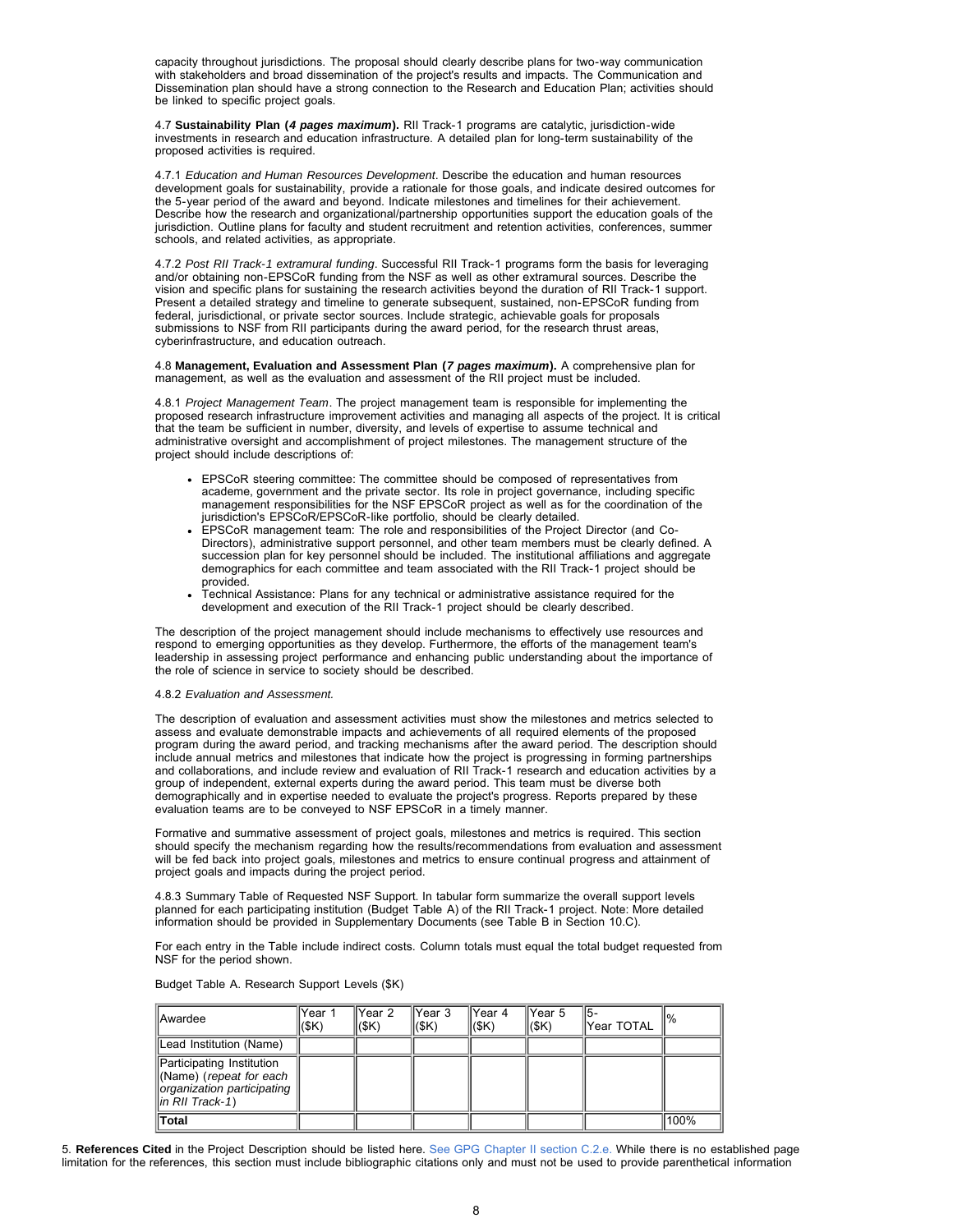outside of the 25-page Project Description.

6. **Biographical Sketches.** Include a biographical sketch for each faculty-level participant according to standard NSF grant proposal guidelines. Include doctoral and postdoctoral advisors, and all PhD students supervised.

7. **Budget pages and budget justification.** Complete budget pages for each year of support (1-5). Also provide a five-year summary budget justification that may not exceed a total of 3 pages. A five-year cumulative budget will be automatically generated by FastLane or Grants.gov. Provide separate budget pages for the RII Track-1 as a whole and for each organization receiving a sub-award. Identify and provide justification for all faculty level and equivalent personnel expected to receive greater than two months salary.

8. **Current and Pending Support.** List current and pending support for each faculty level and equivalent investigator. (Include this proposal at the top of the list of current and pending support.) [See GPG Chapter II section C.2.h.](http://www.nsf.gov/pubs/policydocs/pappguide/nsf13001/gpg_2.jsp#IIC2h)

#### 9. **Facilities, Equipment, and Other Resources**

[See GPG Guidance on Facilities, Equipment, and Other Resources](http://www.nsf.gov/pubs/policydocs/pappguide/nsf13001/gpg_2.jsp#IIC2i)

#### 10. **Supplementary Documentation**

a. List of Participants. Provide *a list of participating senior investigators* (faculty level and equivalent) by name, organizational and departmental affiliation.

b. List of all institutions and companies involved in the project.

c. Budget Table B. In tabular form as follows, summarize the overall support levels (in \$K) planned for each of the major activities of the proposed RII Track-1 project. Provide separate entries for each research area including salaries and fringe benefits for participants, seed funding, and relevant equipment. Add appropriate entries if you propose more than two research areas. For all other entries include an estimated cost of the implementation of the proposed plans. Support for graduate students should normally be included under research, not under the workforce development plan or other sections.

| Activity                                                | Year 1<br>(\$K) | Year <sub>2</sub><br>(SK) | Year 3<br>(SK) | Year 4<br>(SK) | Year 5<br>(SK) | Total (\$K)   % of Total |
|---------------------------------------------------------|-----------------|---------------------------|----------------|----------------|----------------|--------------------------|
| Research Area 1 (Title) salaries<br>and fringe benefits |                 |                           |                |                |                |                          |
| Research Area 1 Equipment                               |                 |                           |                |                |                |                          |
| Research Area 2 (Title) salaries<br>and fringe benefits |                 |                           |                |                |                |                          |
| Research Area 2 Equipment                               |                 |                           |                |                |                |                          |
| Research Area 3 (as needed)                             |                 |                           |                |                |                |                          |
| <b>Workforce Development</b>                            |                 |                           |                |                |                |                          |
| Cyberinfrastructure                                     |                 |                           |                |                |                |                          |
| Seed Funding                                            |                 |                           |                |                |                |                          |
| Diversity Plan                                          |                 |                           |                |                |                |                          |
| Partnerships and Collaborations                         |                 |                           |                |                |                |                          |
| Diversity Plan                                          |                 |                           |                |                |                |                          |
| Communications and<br>lOutreachPlan                     |                 |                           |                |                |                |                          |
| Sustainability Plan                                     |                 |                           |                |                |                |                          |
| Management (include all<br>administrative expenses      |                 |                           |                |                |                |                          |
| Evaluation and Assessment                               |                 |                           |                |                |                |                          |
| Indirect Cost                                           |                 |                           |                |                |                |                          |
| Other (specify)                                         |                 |                           |                |                |                |                          |
| Total                                                   |                 |                           |                |                |                | 100%                     |

#### Budget Table B.

d. List of conflicts. A single, alphabetically ordered list of all people, in the academic or professional community, who have collaborated with (within the last 48 months), or have been a Ph.D. advisee or advisor of, any of the personnel involved in the proposed project including all advisory boards. In this list, please include, next to the name of each conflicted individual, that individual's institution or company and the name of the project member with whom he or she has the conflict of interest. It is not necessary to list, as collaborators, personnel who are simply employees of an institution or company involved in the project. The list must be ordered alphabetically by the first column, i.e. the last names of the conflicted individuals. Note that past or present association with an individual as a thesis advisor or thesis student presents a lifelong conflict of interest with that individual. All thesis advisees supervised must be listed in this table, not just those supervised within the last 48 months. See [http://www.nsf.gov/attachments/116169/public/coi\\_form\\_1230p.pdf](http://www.nsf.gov/attachments/116169/public/coi_form_1230p.pdf) for additional details.

e. Letters of Commitment. Include only official letters of commitment with specific commitments of resources from participating institutions or organizations anticipated to receive subawards, or from organizations that will provide resources for the project. Scan your signed letters and upload them into the Supplementary Documents section of FastLane or Grants.gov, but do not send originals.

### **Do not submit letters of support which do not provide specific commitments of resources.**

f. The jurisdiction's most recent Science & Technology Plan.

g. A Postdoctoral Researcher Mentoring Plan and a Data Management Plan. See [the GPG Chapter II, section C.2.j](http://www.nsf.gov/pubs/policydocs/pappguide/nsf13001/gpg_2.jsp#IIC2j) for details.

# <span id="page-8-0"></span>**B. Budgetary Information**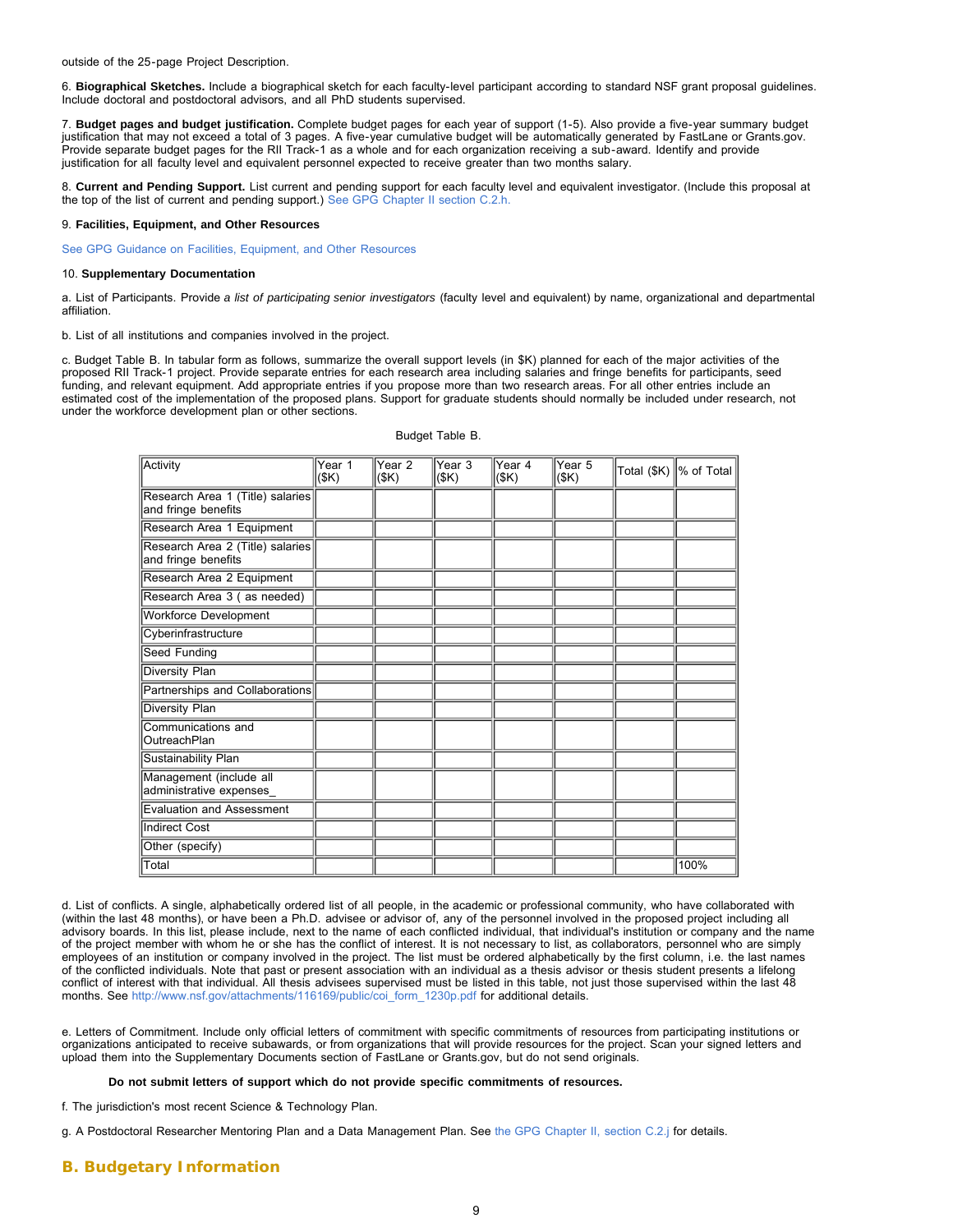#### <span id="page-9-0"></span>**Cost Sharing:** Cost Sharing is required

Cost sharing at a level of at least, and no more than, 20 percent of the amount requested from NSF is required for all proposals submitted in response to this solicitation.

All cost sharing amounts are subject to audit. Failure to provide the level of cost-sharing reflected in the approved award budget may result in termination of the NSF award, disallowance of award costs and/or refund of award funds to NSF.

The proposed cost sharing must be shown on Line M on the proposal budget. Documentation of the availability of cost sharing must be included in the proposal. Only items which would be allowable under the applicable cost principles, if charged to the project, may be included as the awardee's contribution to cost sharing. Contributions may be made from any non-Federal source, including non-Federal grants or contracts, and may be cash or in-kind (2 CFR § 215.23). It should be noted that contributions counted as cost-sharing toward projects of another Federal agency may not be counted towards meeting the specific cost-sharing requirements of the NSF award. All cost-sharing amounts are subject to audit. Failure to provide the level of cost-sharing required by the NSF solicitation and reflected in the approved award budget may result in termination of the NSF award, disallowance of award costs and/or refund of award funds to NSF.

Administrative requirements related to cost sharing may be found in 2 CFR § 215.23, "Cost Sharing or Matching." For additional information on cost principles consult: 2 CFR Part 220, Cost Principles for Educational Institutions (OMB Circular A-21); or 2 CFR Part 230, Cost Principles for Nonprofit Organizations (OMB Circular A-122), as applicable.

#### **Other Budgetary Limitations:**

Funding requests can be for durations of up to 5 years. Annual budgets for NSF support cannot exceed \$4 million.

Budgets should include sufficient funding for participation in annual jurisdictional and regional EPSCoR conferences. In addition, budgets should request support for key jurisdiction personnel to participate in the annual Project Directors/Project Administrators meeting, the biennial National EPSCoR Conference, and in evaluative activities including site visits and reverse site visits.

# **C. Due Dates**

**Full Proposal Deadline(s)** (due by 5 p.m. proposer's local time):

August 06, 2013

### <span id="page-9-1"></span>**D. FastLane/Grants.gov Requirements**

#### **For Proposals Submitted Via FastLane:**

Detailed technical instructions regarding the technical aspects of preparation and submission via FastLane are available at: [https://www.fastlane.nsf.gov/a1/newstan.htm.](https://www.fastlane.nsf.gov/a1/newstan.htm) For FastLane user support, call the FastLane Help Desk at 1-800-673-6188 or e-mail [fastlane@nsf.gov.](mailto:fastlane@nsf.gov) The FastLane Help Desk answers general technical questions related to the use of the FastLane system. Specific questions related to this program solicitation should be referred to the NSF program staff contact(s) listed in Section VIII of this funding opportunity.

*Submission of Electronically Signed Cover Sheets.* The Authorized Organizational Representative (AOR) must electronically sign the proposal Cover Sheet to submit the required proposal certifications (see Chapter II, Section C of the Grant Proposal Guide for a listing of the certifications). The AOR must provide the required electronic certifications within five working days following the electronic submission of the proposal. Further instructions regarding this process are available on the FastLane Website at: [https://www.fastlane.nsf.gov/fastlane.jsp.](https://www.fastlane.nsf.gov/fastlane.jsp)

#### **For Proposals Submitted Via Grants.gov:**

Before using Grants.gov for the first time, each organization must register to create an institutional profile. Once registered, the applicant's organization can then apply for any federal grant on the Grants.gov website. Comprehensive information about using Grants.gov is available on the Grants.gov Applicant Resources webpage: [http://www07.grants.gov/applicants/app\\_help\\_reso.jsp.](http://www07.grants.gov/applicants/app_help_reso.jsp) In addition, the NSF Grants.gov Application Guide provides additional technical guidance regarding preparation of proposals via Grants.gov. For Grants.gov user support, contact the Grants.gov Contact Center at 1-800-518-4726 or by email: [support@grants.gov](mailto:support@grants.gov). The Grants.gov Contact Center answers general technical questions related to the use of Grants.gov. Specific questions related to this program solicitation should be referred to the NSF program staff contact(s) listed in Section VIII of this solicitation.

*Submitting the Proposal:* Once all documents have been completed, the Authorized Organizational Representative (AOR) must submit the application to Grants.gov and verify the desired funding opportunity and agency to which the application is submitted. The AOR must then sign and submit the application to Grants.gov. The completed application will be transferred to the NSF FastLane system for further processing.

### <span id="page-9-2"></span>**VI. NSF PROPOSAL PROCESSING AND REVIEW PROCEDURES**

Proposals received by NSF are assigned to the appropriate NSF program for acknowledgement and, if they meet NSF requirements, for review. All proposals are carefully reviewed by a scientist, engineer, or educator serving as an NSF Program Officer, and usually by three to ten other persons outside NSF either as *ad hoc* reviewers, panelists, or both, who are experts in the particular fields represented by the proposal. These reviewers are selected by Program Officers charged with oversight of the review process. Proposers are invited to suggest names of persons they believe are especially well qualified to review the proposal and/or persons they would prefer not review the proposal. These suggestions may serve as one source in the reviewer selection process at the Program Officer's discretion. Submission of such names, however, is optional. Care is taken to ensure that reviewers have no conflicts of interest with the proposal. In addition, Program Officers may obtain comments from site visits before recommending final action on proposals. Senior NSF staff further review recommendations for awards. A flowchart that depicts the entire NSF proposal and award process (and associated timeline) is included in the GPG as [Exhibit III-1](http://www.nsf.gov/pubs/policydocs/pappguide/nsf13001/gpg_3ex1.pdf).

A comprehensive description of the Foundation's merit review process is available on the NSF website at: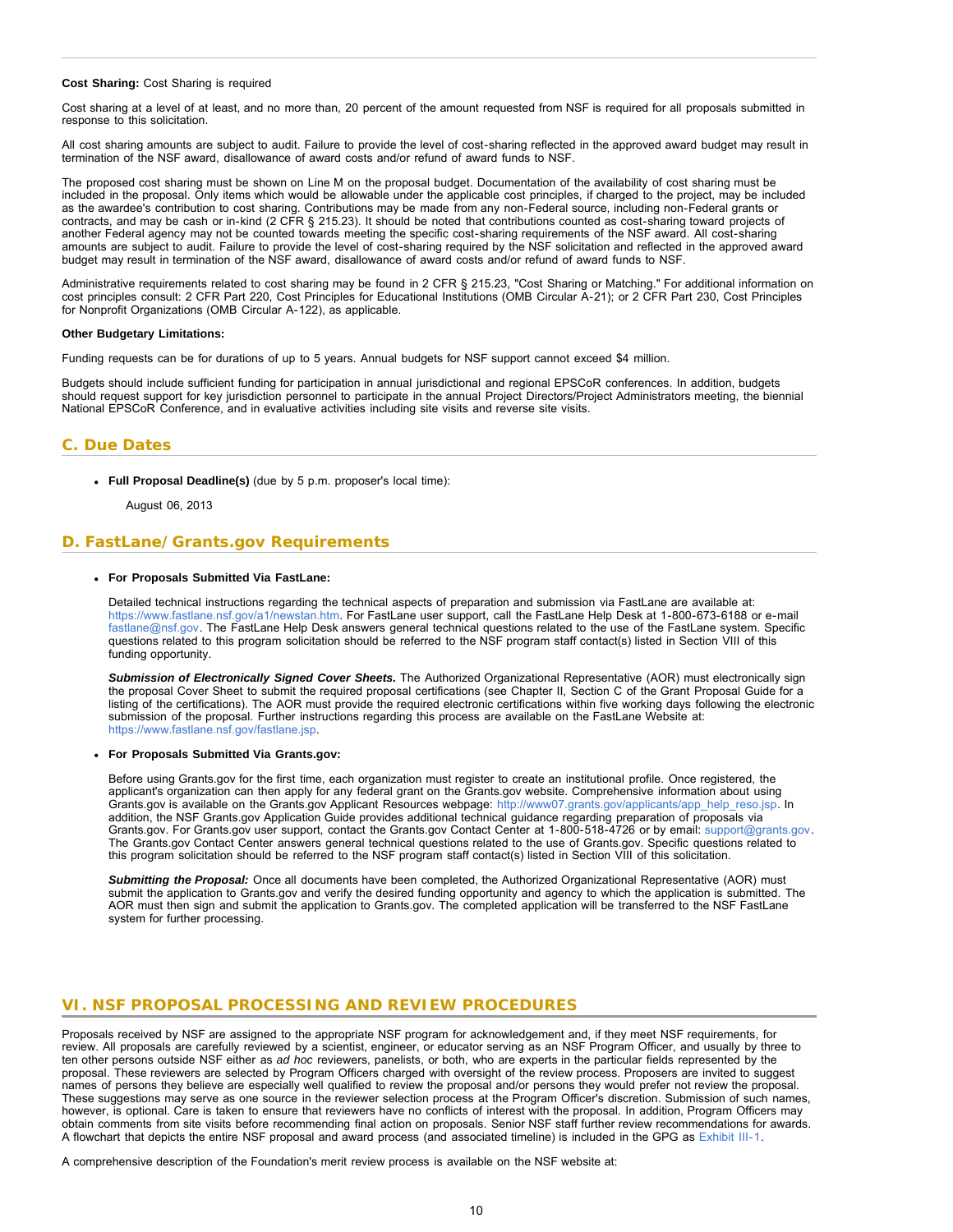Proposers should also be aware of core strategies that are essential to the fulfillment of NSF's mission, as articulated in *[Empowering the](http://www.nsf.gov/news/strategicplan/nsfstrategicplan_2011_2016.pdf) [Nation Through Discovery and Innovation: NSF Strategic Plan for Fiscal Years \(FY\) 2011-2016](http://www.nsf.gov/news/strategicplan/nsfstrategicplan_2011_2016.pdf)*. These strategies are integrated in the program planning and implementation process, of which proposal review is one part. NSF's mission is particularly well-implemented through the integration of research and education and broadening participation in NSF programs, projects, and activities.

One of the core strategies in support of NSF's mission is to foster integration of research and education through the programs, projects and activities it supports at academic and research institutions. These institutions provide abundant opportunities where individuals may concurrently assume responsibilities as researchers, educators, and students, and where all can engage in joint efforts that infuse education with the excitement of discovery and enrich research through the variety of learning perspectives.

Another core strategy in support of NSF's mission is broadening opportunities and expanding participation of groups, institutions, and geographic regions that are underrepresented in STEM disciplines, which is essential to the health and vitality of science and engineering. NSF is committed to this principle of diversity and deems it central to the programs, projects, and activities it considers and supports.

# <span id="page-10-0"></span>**A. Merit Review Principles and Criteria**

The National Science Foundation strives to invest in a robust and diverse portfolio of projects that creates new knowledge and enables breakthroughs in understanding across all areas of science and engineering research and education. To identify which projects to support, NSF relies on a merit review process that incorporates consideration of both the technical aspects of a proposed project and its potential to contribute more broadly to advancing NSF's mission "to promote the progress of science; to advance the national health, prosperity, and welfare; to secure the national defense; and for other purposes." NSF makes every effort to conduct a fair, competitive, transparent merit review process for the selection of projects.

#### 1. Merit Review Principles

These principles are to be given due diligence by PIs and organizations when preparing proposals and managing projects, by reviewers when reading and evaluating proposals, and by NSF program staff when determining whether or not to recommend proposals for funding and while overseeing awards. Given that NSF is the primary federal agency charged with nurturing and supporting excellence in basic research and education, the following three principles apply:

- All NSF projects should be of the highest quality and have the potential to advance, if not transform, the frontiers of knowledge. NSF projects, in the aggregate, should contribute more broadly to achieving societal goals. These "Broader Impacts" may be accomplished through the research itself, through activities that are directly related to specific research projects, or through activities that are supported by, but are complementary to, the project. The project activities may be based on previously established and/or innovative methods and approaches, but in either case must be well justified.
- Meaningful assessment and evaluation of NSF funded projects should be based on appropriate metrics, keeping in mind the likely correlation between the effect of broader impacts and the resources provided to implement projects. If the size of the activity is limited, evaluation of that activity in isolation is not likely to be meaningful. Thus, assessing the effectiveness of these activities may best be done at a higher, more aggregated, level than the individual project.

With respect to the third principle, even if assessment of Broader Impacts outcomes for particular projects is done at an aggregated level, PIs are expected to be accountable for carrying out the activities described in the funded project. Thus, individual projects should include clearly stated goals, specific descriptions of the activities that the PI intends to do, and a plan in place to document the outputs of those activities.

These three merit review principles provide the basis for the merit review criteria, as well as a context within which the users of the criteria can better understand their intent.

#### 2. Merit Review Criteria

All NSF proposals are evaluated through use of the two National Science Board approved merit review criteria. In some instances, however, NSF will employ additional criteria as required to highlight the specific objectives of certain programs and activities.

The two merit review criteria are listed below. **Both** criteria are to be given **full consideration** during the review and decision-making processes; each criterion is necessary but neither, by itself, is sufficient. Therefore, proposers must fully address both criteria. ([GPG Chapter](http://www.nsf.gov/pubs/policydocs/pappguide/nsf13001/gpg_2.jsp#IIC2di) [II.C.2.d.i.](http://www.nsf.gov/pubs/policydocs/pappguide/nsf13001/gpg_2.jsp#IIC2di) contains additional information for use by proposers in development of the Project Description section of the proposal.) Reviewers are strongly encouraged to review the criteria, including [GPG Chapter II.C.2.d.i.,](http://www.nsf.gov/pubs/policydocs/pappguide/nsf13001/gpg_2.jsp#IIC2di) prior to the review of a proposal.

When evaluating NSF proposals, reviewers will be asked to consider what the proposers want to do, why they want to do it, how they plan to do it, how they will know if they succeed, and what benefits could accrue if the project is successful. These issues apply both to the technical aspects of the proposal and the way in which the project may make broader contributions. To that end, reviewers will be asked to evaluate all proposals against two criteria:

- **Intellectual Merit:** The Intellectual Merit criterion encompasses the potential to advance knowledge; and
- **Broader Impacts:** The Broader Impacts criterion encompasses the potential to benefit society and contribute to the achievement of specific, desired societal outcomes.

The following elements should be considered in the review for both criteria:

- 1. What is the potential for the proposed activity to
	- a. Advance knowledge and understanding within its own field or across different fields (Intellectual Merit); and b. Benefit society or advance desired societal outcomes (Broader Impacts)?
- 2. To what extent do the proposed activities suggest and explore creative, original, or potentially transformative concepts?
- 3. Is the plan for carrying out the proposed activities well-reasoned, well-organized, and based on a sound rationale? Does the plan incorporate a mechanism to assess success?
- 4. How well qualified is the individual, team, or organization to conduct the proposed activities?
- 5. Are there adequate resources available to the PI (either at the home organization or through collaborations) to carry out the proposed activities?

Broader impacts may be accomplished through the research itself, through the activities that are directly related to specific research projects, or through activities that are supported by, but are complementary to, the project. NSF values the advancement of scientific knowledge and activities that contribute to achievement of societally relevant outcomes. Such outcomes include, but are not limited to: full participation of women, persons with disabilities, and underrepresented minorities in science, technology, engineering, and mathematics (STEM); improved STEM education and educator development at any level; increased public scientific literacy and public engagement with science and technology; improved well-being of individuals in society; development of a diverse, globally competitive STEM workforce; increased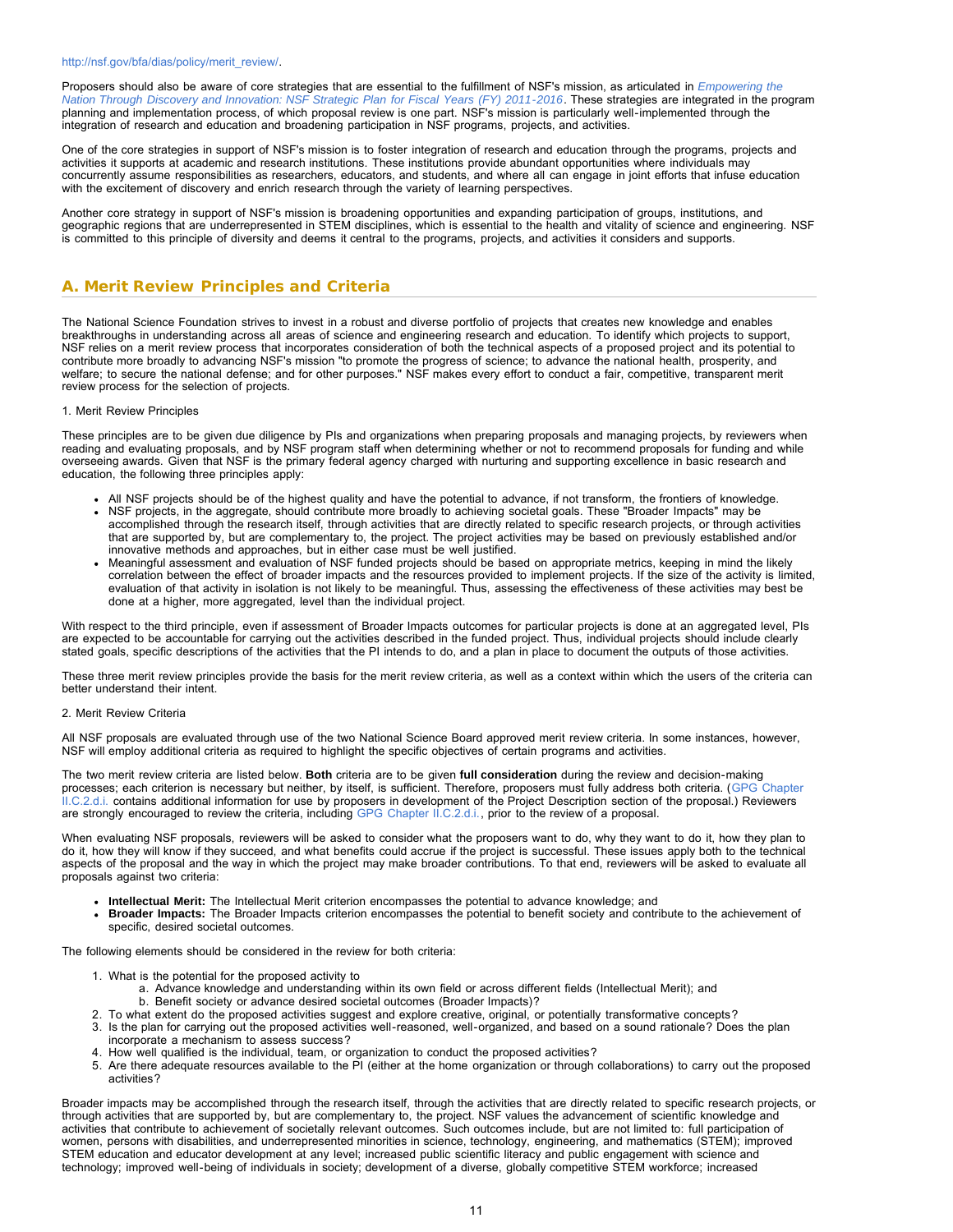partnerships between academia, industry, and others; improved national security; increased economic competitiveness of the United States; and enhanced infrastructure for research and education.

Proposers are reminded that reviewers will also be asked to review the Data Management Plan and the Postdoctoral Researcher Mentoring Plan, as appropriate.

### **Additional Solicitation Specific Review Criteria**

Reviewers for the RII Track-1 competition will also consider the following specific aspects of intellectual merit and broader impacts:

- 1. **Strategic Fidelity and Impact** How are the proposed infrastructure, education, communication and dissemination, and technology transfer plans aligned with the central research themes and with the jurisdiction's S&T Plan? How do the proposed strategies utilize the strengths and opportunities identified in the proposal and to address barriers? How clearly are the proposed research activities positioned in the context of other efforts in the field? Do the references reflect the current state of knowledge in the field? What meaningful impact on capacity and capability in the jurisdiction is expected as a result of this proposed project? Is there sufficient evidence that the project will build strength that can be used, alone or in regional collaborations, to address scientific issues of regional relevance, and national importance? What is the level of integration among shared facilities and research partners and is it sufficient? How does each proposed component contribute to an identifiable strategy for intensifying competitiveness in research and innovation?
- 2. **Value Added** How do the proposed activities add value at the institutional, jurisdictional, and regional levels in research, education, and innovation? How will the magnitude of the additional value be measured? How does the project advance the jurisdiction's innovation and economic development, e.g., through greater emphasis on creativity, inventiveness, technology transfer, potential commercialization, and/or national research competitiveness? How do the proposed activities promote organizational connections and linkages within and between jurisdictions, schools, private, and public sector? Are the scope and depth of the proposed activities appropriate to achieve the greatest project impacts? Are the leadership, faculty and student teams diverse in gender, race, and ethnicity? How will the implementation of the proposed strategic plan result in increased diversity in the jurisdiction's and/or nation's workforce?
- 3. **Diversity Plan** How will the diversity plans broaden participation (e.g., institutions, including minority serving institutions, women and underrepresented groups in STEM, persons with disabilities, and economically disadvantaged, rural, and/or first generation college students) in the research and education activities of the proposed project? Is the basis for the selection of specific diversity activities well-justified? How will the proposed activities achieve a significant and sustained impact in the targeted research and education populations within the consortium? What novel and effective ways are proposed to reach non-traditional populations and underrepresented groups in STEM?
- 4. **Partnerships and Collaborations Plan** How do the proposed partnerships and collaborations advance the project goals? Is the basis for the selection of specific partnership activities well-justified? What is the significance of the value brought to the project from the proposed collaborations? Will the partnerships and collaborations and their outputs be sustainable after the award period?
- 5. **Workforce Development** What are the transformative and/or innovative features of the proposed plans for workforce development? How well do the workforce development activities include all demographic sectors of the jurisdiction's population? How do the plans intend to broadly and effectively engage the jurisdiction's institutions in the integrated workforce development program? How will the plans and activities lead to transformative improvements in workforce preparation and the competitiveness of the jurisdiction? What synergy exists among the proposed programs, the jurisdiction's S&T and economic priorities, and other ongoing activities in the jurisdiction? Are relevant goals, objectives, milestones, and timelines clearly stated?
- 6. **Cyberinfrastructure** How well do the cyberinfrastructure activities support and integrate with the proposed research activities? To what extent are the cyberinfrastructure activities likely to enhance capacity for discovery, innovation, and education in science and engineering? How well do the cyberinfrastructure activities position the proposing jurisdiction for future cyberinfrastructure development?
- 7. **Communication and Dissemination Plan** How will the proposed internal communications enable the efficient sharing of data and information among the project's partners? How do the project activities take advantage of cyberinfrastructure and integrate with the cyberinfrastructure plan? What is the coordinated process for the collection and dissemination of major project results to audiences that include, for example, NSF, the scientific community, the jurisdiction, other EPSCoR jurisdictions, and the general public? What mechanisms are described as communication pathways to NSF EPSCoR and are they likely to be effective?
- 8. **Sustainability Plan** How clear, reasonable, and viable are the plans for sustainability? How will the proposed activities foster and sustain the program and/or innovation in the long-term following EPSCoR support? How will each of the project's partners contribute to sustainability and how will the partnership evolve to ensure future progress in research, research-based education, and innovation? Are there strategic, achievable goals for proposals submissions to NSF, and milestones for all extramural funding, from RII participants during the award period, for the research thrust areas, cyberinfrastructure, and education outreach?
- 9. **Project Management** How well described is the management structure and how will the management structure impact the potential effectiveness of the leadership team? Is the role of the management team clear in ensuring that project goals are attained? How do the Project Director and the management team demonstrate the vision, experience, and capacity to manage a complex, multi-faceted research, education, and knowledge transfer enterprise? Are the membership and roles of the jurisdiction's EPSCoR steering committees and external advisors explicitly identified, and is their involvement in the project apparent, logical, and free of conflicts of interest? Are plans for technical assistance appropriate and are the anticipated providers of such assistance appropriately qualified?
- 10. **Evaluation and Assessment**  How effective is the proposed plan likely to be in measuring the outputs and outcomes of the project across all required elements? How clear and appropriate are the proposed metrics and milestones? How will the evaluation process result in reliably capturing project accomplishments and metric-related data and reporting it in a timely manner? How will the evaluation process and results be used by project leadership for monitoring and management? How do the formative and summative evaluation plans assess current status, major impacts, and future directions? Do the evaluation and assessment tasks have adequate resources? Are the independent, external evaluators appropriate?

# <span id="page-11-0"></span>**B. Review and Selection Process**

Proposals submitted in response to this program solicitation will be reviewed by Ad hoc Review and/or Panel Review.

Reviewers will be asked to formulate a recommendation to either support or decline each proposal. The Program Officer assigned to manage the proposal's review will consider the advice of reviewers and will formulate a recommendation.

After scientific, technical and programmatic review and consideration of appropriate factors, the NSF Program Officer recommends to the cognizant Division Director whether the proposal should be declined or recommended for award. NSF is striving to be able to tell applicants whether their proposals have been declined or recommended for funding within six months. The time interval begins on the deadline or target date, or receipt date, whichever is later. The interval ends when the Division Director accepts the Program Officer's recommendation.

A summary rating and accompanying narrative will be completed and submitted by each reviewer. In all cases, reviews are treated as confidential documents. Verbatim copies of reviews, excluding the names of the reviewers, are sent to the Principal Investigator/Project Director by the Program Officer. In addition, the proposer will receive an explanation of the decision to award or decline funding.

In all cases, after programmatic approval has been obtained, the proposals recommended for funding will be forwarded to the Division of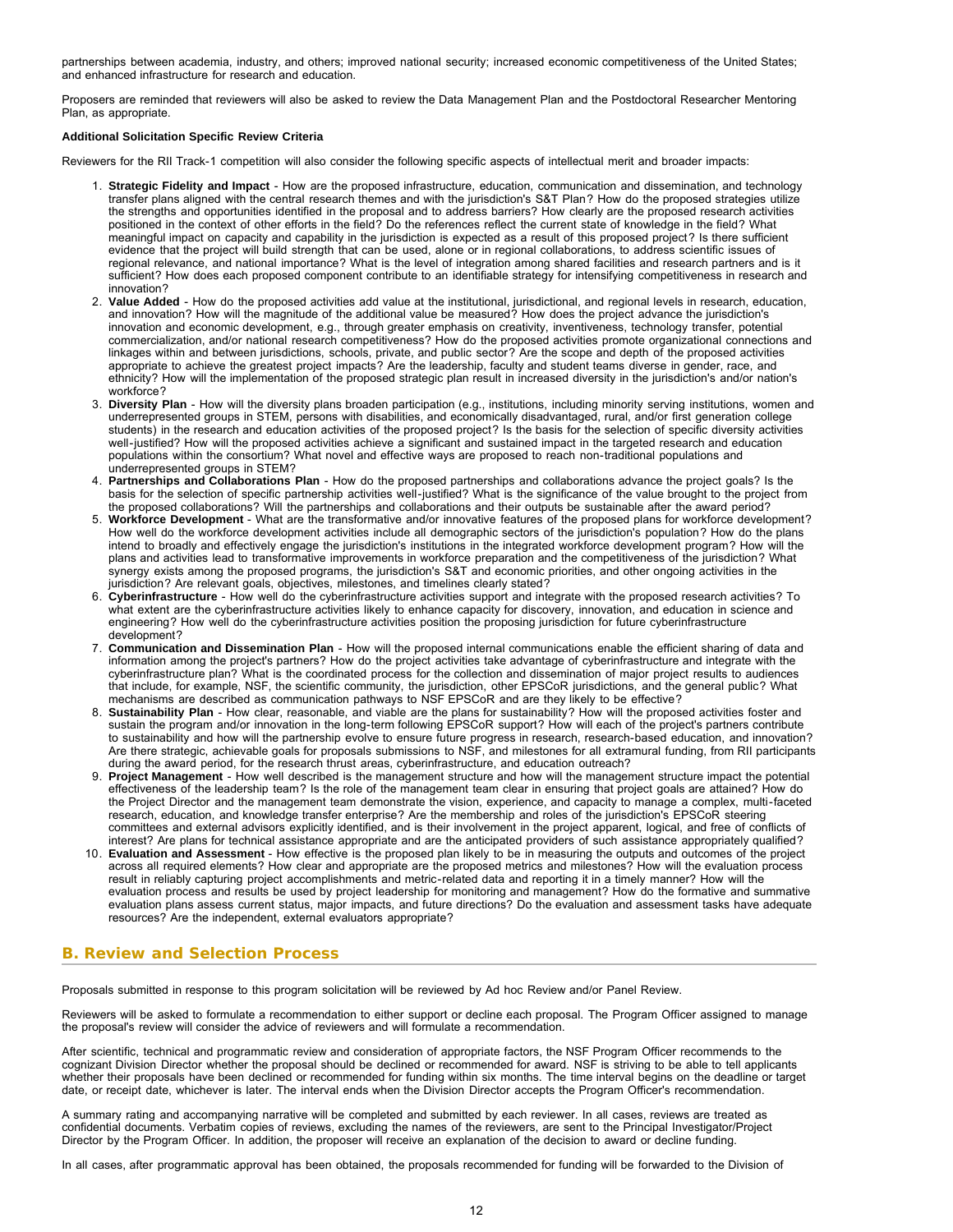Grants and Agreements for review of business, financial, and policy implications and the processing and issuance of a grant or other agreement. Proposers are cautioned that only a Grants and Agreements Officer may make commitments, obligations or awards on behalf of NSF or authorize the expenditure of funds. No commitment on the part of NSF should be inferred from technical or budgetary discussions with a NSF Program Officer. A Principal Investigator or organization that makes financial or personnel commitments in the absence of a grant or cooperative agreement signed by the NSF Grants and Agreements Officer does so at their own risk.

# <span id="page-12-0"></span>**VII. AWARD ADMINISTRATION INFORMATION**

# <span id="page-12-1"></span>**A. Notification of the Award**

Notification of the award is made to *the submitting organization* by a Grants Officer in the Division of Grants and Agreements. Organizations whose proposals are declined will be advised as promptly as possible by the cognizant NSF Program administering the program. Verbatim copies of reviews, not including the identity of the reviewer, will be provided automatically to the Principal Investigator. (See Section VI.B. for additional information on the review process.)

### <span id="page-12-2"></span>**B. Award Conditions**

An NSF award consists of: (1) the award letter, which includes any special provisions applicable to the award and any numbered amendments thereto; (2) the budget, which indicates the amounts, by categories of expense, on which NSF has based its support (or otherwise communicates any specific approvals or disapprovals of proposed expenditures); (3) the proposal referenced in the award letter; (4) the applicable award conditions, such as Grant General Conditions (GC-1); \* or Research Terms and Conditions \* and (5) any announcement or other NSF issuance that may be incorporated by reference in the award letter. Cooperative agreements also are administered in accordance with NSF Cooperative Agreement Financial and Administrative Terms and Conditions (CA-FATC) and the applicable Programmatic Terms and Conditions. NSF awards are electronically signed by an NSF Grants and Agreements Officer and transmitted electronically to the organization via e-mail.

\*These documents may be accessed electronically on NSF's Website at [http://www.nsf.gov/awards/managing/award\\_conditions.jsp?org=NSF](http://www.nsf.gov/awards/managing/award_conditions.jsp?org=NSF). Paper copies may be obtained from the NSF Publications Clearinghouse, telephone (703) 292-7827 or by e-mail from [nsfpubs@nsf.gov.](mailto:nsfpubs@nsf.gov)

More comprehensive information on NSF Award Conditions and other important information on the administration of NSF awards is contained in the NSF *Award & Administration Guide* (AAG) Chapter II, available electronically on the NSF Website at [http://www.nsf.gov/publications/pub\\_summ.jsp?ods\\_key=aag.](http://www.nsf.gov/publications/pub_summ.jsp?ods_key=aag)

#### **Special Award Conditions:**

The annual and final reports must include identification of numbers of women and members of other underrepresented groups in STEM fields, faculty and staff positions, and as participants in the activities funded by the award.

# <span id="page-12-3"></span>**C. Reporting Requirements**

For all multi-year grants (including both standard and continuing grants), the Principal Investigator must submit an annual project report to the cognizant Program Officer at least 90 days prior to the end of the current budget period. (Some programs or awards require submission of more frequent project reports). Within 90 days following expiration of a grant, the PI also is required to submit a final project report, and a project outcomes report for the general public.

Failure to provide the required annual or final project reports, or the project outcomes report, will delay NSF review and processing of any future funding increments as well as any pending proposals for all identified PIs and co-PIs on a given award. PIs should examine the formats of the required reports in advance to assure availability of required data.

PIs are required to use NSF's electronic project-reporting system, available through Research.gov, for preparation and submission of annual and final project reports. Such reports provide information on accomplishments, project participants (individual and organizational), publications, and other specific products and impacts of the project. Submission of the report via Research.gov constitutes certification by the PI that the contents of the report are accurate and complete. The project outcomes report also must be prepared and submitted using Research.gov. This report serves as a brief summary, prepared specifically for the public, of the nature and outcomes of the project. This report will be posted on the NSF website exactly as it is submitted by the PI.

More comprehensive information on NSF Reporting Requirements and other important information on the administration of NSF awards is contained in the NSF *Award & Administration Guide* (AAG) Chapter II, available electronically on the NSF Website at [http://www.nsf.gov/publications/pub\\_summ.jsp?ods\\_key=aag.](http://www.nsf.gov/publications/pub_summ.jsp?ods_key=aag)

The NSF EPSCoR Office will conduct performance effectiveness reviews biennially during the award. These reviews will include site visits, reverse site visits, and/or video teleconferencing. Continued funding will be determined by both the annual progress reports and by the results of performance effectiveness reviews.

### <span id="page-12-4"></span>**VIII. AGENCY CONTACTS**

*Please note that the program contact information is current at the time of publishing. See program website for any updates to the points of contact.*

General inquiries regarding this program should be made to:

- Kelvin Chu, Program Director, 940, telephone: (703) 292-7860, fax: (703) 292-9047, email: [kchu@nsf.gov](mailto:kchu@nsf.gov)
- Sean C. Kennan, Program Director, 940, telephone: (703) 292-7575, fax: (703)292-9047, email: [skennan@nsf.gov](mailto:skennan@nsf.gov)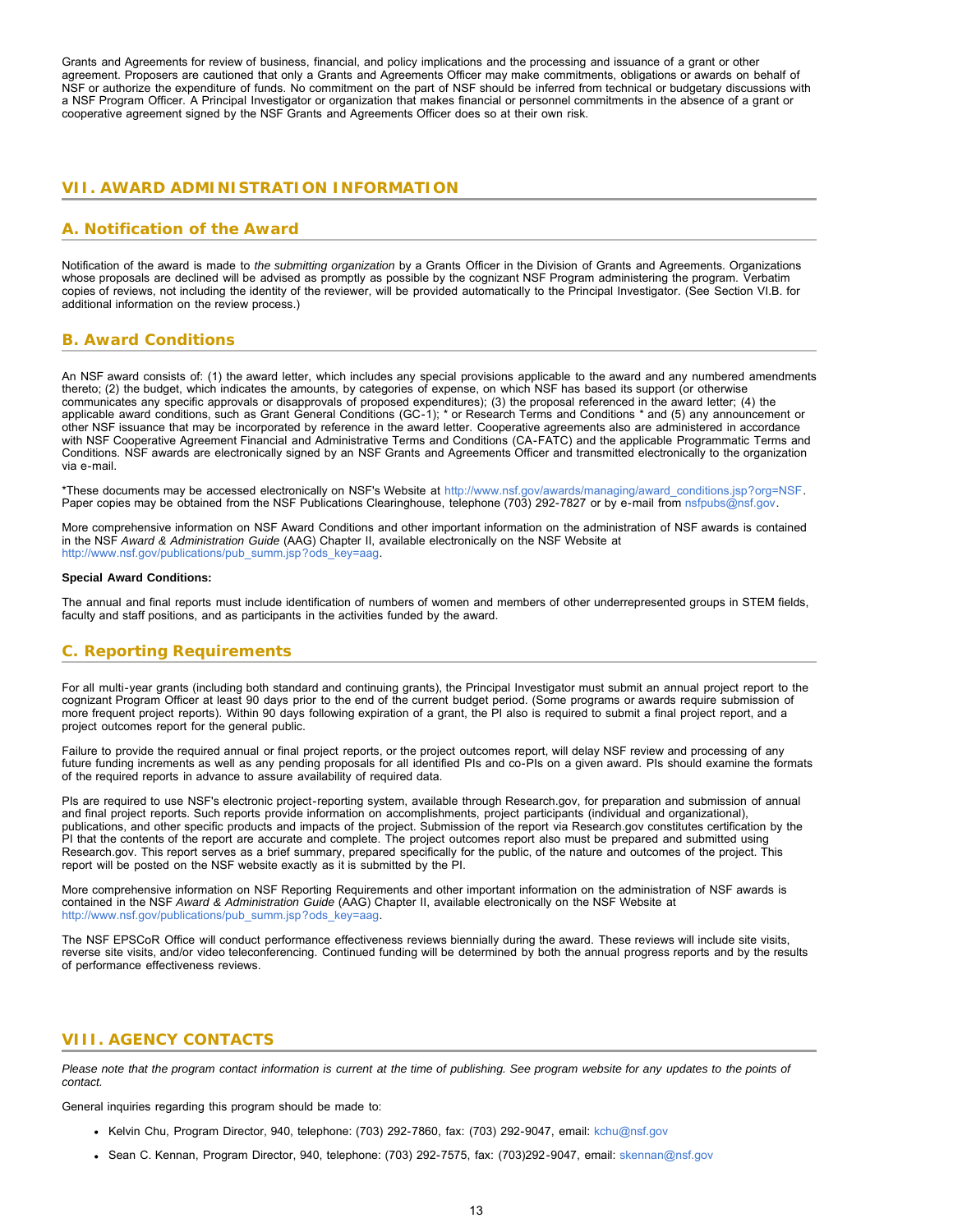- Sian Mooney, Program Director, 940, telephone: (703) 292-2257, fax: (703) 292-9047, email: [smooney@nsf.gov](mailto:smooney@nsf.gov)
- Jeanne R. Small, Program Director, 940, telephone: (703) 292-7378, fax: (703) 292-9047, email: [jsmall@nsf.gov](mailto:jsmall@nsf.gov)
- Uma D. Venkateswaran, Program Director, 940, telephone: (703) 292-7732, fax: (703) 292-9047, email: [uvenkate@nsf.gov](mailto:uvenkate@nsf.gov)

For questions related to the use of FastLane, contact:

FastLane Help Desk, telephone: 1-800-673-6188; e-mail: [fastlane@nsf.gov.](mailto:fastlane@nsf.gov)

For questions relating to Grants.gov contact:

Grants.gov Contact Center: If the Authorized Organizational Representatives (AOR) has not received a confirmation message from Grants.gov within 48 hours of submission of application, please contact via telephone: 1-800-518-4726; e-mail: [support@grants.gov](mailto:support@grants.gov).

### <span id="page-13-0"></span>**IX. OTHER INFORMATION**

The NSF website provides the most comprehensive source of information on NSF Directorates (including contact information), programs and funding opportunities. Use of this website by potential proposers is strongly encouraged. In addition, "My NSF" is an information-delivery system designed to keep potential proposers and other interested parties apprised of new NSF funding opportunities and publications, important changes in proposal and award policies and procedures, and upcoming NSF [Grants Conferences.](http://www.nsf.gov/bfa/dias/policy/outreach.jsp) Subscribers are informed through e-mail or the user's Web browser each time new publications are issued that match their identified interests. "My NSF" also is available on NSF's website at [http://www.nsf.gov/mynsf/.](http://www.nsf.gov/mynsf/)

Grants.gov provides an additional electronic capability to search for Federal government-wide grant opportunities. NSF funding opportunities may be accessed via this new mechanism. Further information on Grants.gov may be obtained at [http://www.grants.gov.](http://www.grants.gov/)

### **ABOUT THE NATIONAL SCIENCE FOUNDATION**

The National Science Foundation (NSF) is an independent Federal agency created by the National Science Foundation Act of 1950, as amended (42 USC 1861-75). The Act states the purpose of the NSF is "to promote the progress of science; [and] to advance the national health, prosperity, and welfare by supporting research and education in all fields of science and engineering.

NSF funds research and education in most fields of science and engineering. It does this through grants and cooperative agreements to more than 2,000 colleges, universities, K-12 school systems, businesses, informal science organizations and other research organizations throughout the US. The Foundation accounts for about one-fourth of Federal support to academic institutions for basic research.

NSF receives approximately 55,000 proposals each year for research, education and training projects, of which approximately 11,000 are funded. In addition, the Foundation receives several thousand applications for graduate and postdoctoral fellowships. The agency operates no laboratories itself but does support National Research Centers, user facilities, certain oceanographic vessels and Arctic and Antarctic research stations. The Foundation also supports cooperative research between universities and industry, US participation in international scientific and engineering efforts, and educational activities at every academic level.

*Facilitation Awards for Scientists and Engineers with Disabilities* provide funding for special assistance or equipment to enable persons with disabilities to work on NSF-supported projects. See Grant Proposal Guide Chapter II, Section D.2 for instructions regarding preparation of these types of proposals.

The National Science Foundation has Telephonic Device for the Deaf (TDD) and Federal Information Relay Service (FIRS) capabilities that enable individuals with hearing impairments to communicate with the Foundation about NSF programs, employment or general information. TDD may be accessed at (703) 292-5090 and (800) 281-8749, FIRS at (800) 877-8339.

The National Science Foundation Information Center may be reached at (703) 292-5111.

The National Science Foundation promotes and advances scientific progress in the United States by competitively awarding grants and cooperative agreements for research and education in the sciences, mathematics, and engineering.

To get the latest information about program deadlines, to download copies of NSF publications, and to access abstracts of awards, visit the NSF Website at [http://www.nsf.gov](http://www.nsf.gov/)

| • Location:                                            | 4201 Wilson Blvd. Arlington, VA 22230 |
|--------------------------------------------------------|---------------------------------------|
| • For General Information<br>(NSF Information Center): | (703) 292-5111                        |
| • TDD (for the hearing-impaired):                      | (703) 292-5090                        |
| • To Order Publications or Forms:                      |                                       |
| Send an e-mail to:                                     | nsfpubs@nsf.gov                       |
| or telephone:                                          | (703) 292-7827                        |
| • To Locate NSF Employees:                             | (703) 292-5111                        |